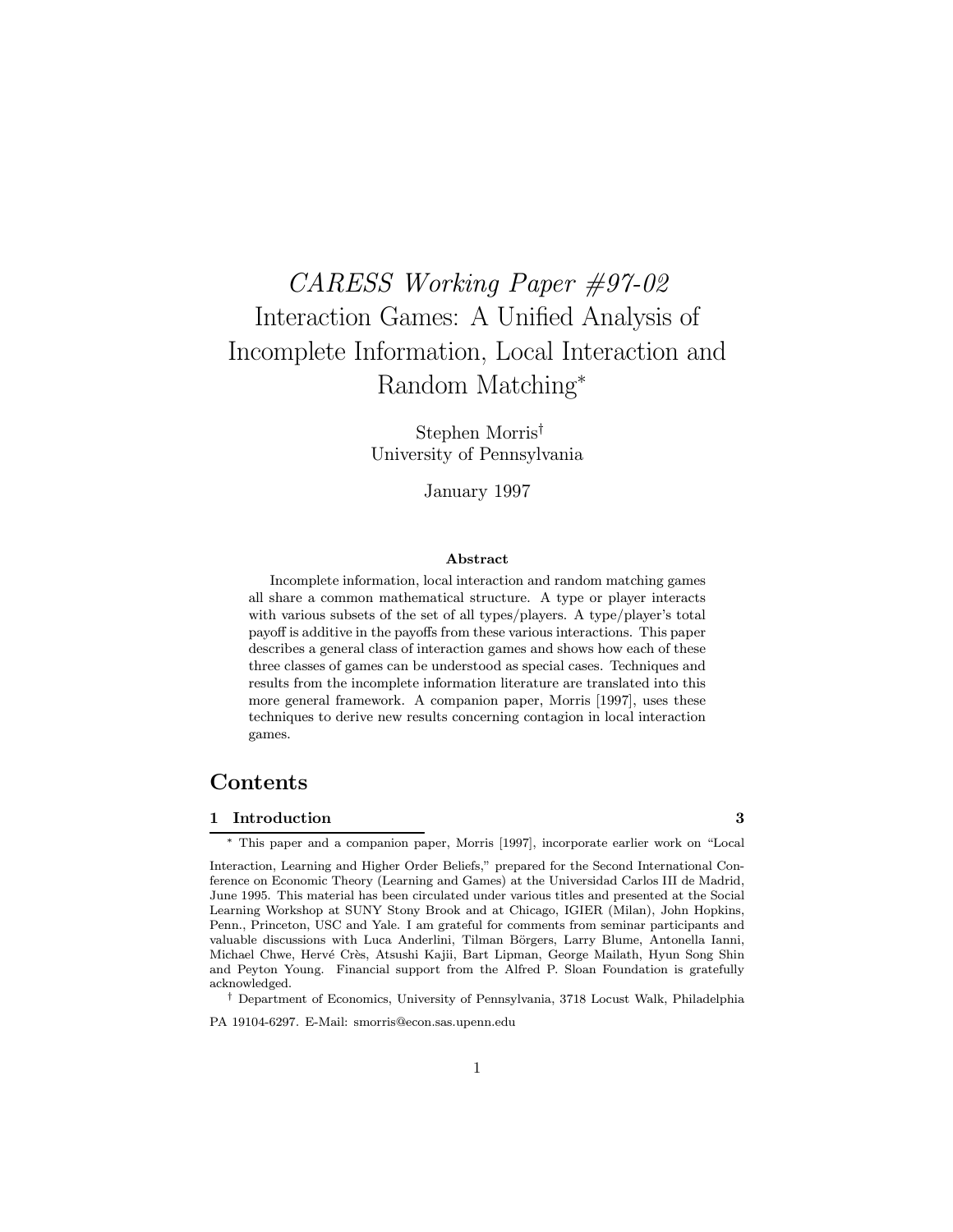| $\bf{2}$ |     | <b>Leading Example</b>                                                             | 6              |
|----------|-----|------------------------------------------------------------------------------------|----------------|
|          | 2.1 |                                                                                    | 6              |
|          | 2.2 |                                                                                    | 6              |
|          | 2.3 |                                                                                    | $\overline{7}$ |
|          | 2.4 |                                                                                    | 8              |
| 3        |     | <b>Interaction Games</b>                                                           | 9              |
|          | 3.1 | Interpretations                                                                    | 10             |
|          |     | Incomplete Information $\ldots \ldots \ldots \ldots \ldots \ldots \ldots$<br>3.1.1 | 10             |
|          |     | 3.1.2                                                                              | 11             |
|          |     | 3.1.3                                                                              | 12             |
|          | 3.2 | Examples                                                                           | 12             |
|          |     | 3.2.1<br>Investment Game                                                           | 13             |
|          |     | 3.2.2<br>Co-ordination on a Lattice $\ldots$ , $\ldots$ , $\ldots$ , $\ldots$      | 13             |
|          |     | 3.2.3                                                                              | 14             |
|          |     | 3.2.4                                                                              | 15             |
|          | 3.3 | Related Literature and Further Solution Concepts                                   | 16             |
|          |     | Role Dependent Payoffs, Player Independent Payoffs and<br>3.3.1                    |                |
|          |     |                                                                                    | 16             |
|          |     | Iterated Deletion of Strictly Dominated Strategies<br>3.3.2                        | 17             |
| 4        |     | A Unified Analysis of Interaction Games                                            | 18             |
|          | 4.1 |                                                                                    | 18             |
|          |     | 4.1.1                                                                              | 18             |
|          |     | Interpretation of Proportion Operators and Cohesion<br>4.1.2                       | 19             |
|          |     | The Size of $p$ -Cohesive Groups<br>4.1.3                                          | 21             |
|          | 4.2 |                                                                                    | 22             |
|          |     | 4.2.1                                                                              | 22             |
|          |     | 4.2.2                                                                              | 23             |
|          |     | 4.2.3                                                                              | 24             |
|          |     | 4.2.4                                                                              | 25             |
|          | 4.3 |                                                                                    | 27             |
| 5        |     | Conclusion                                                                         | 28             |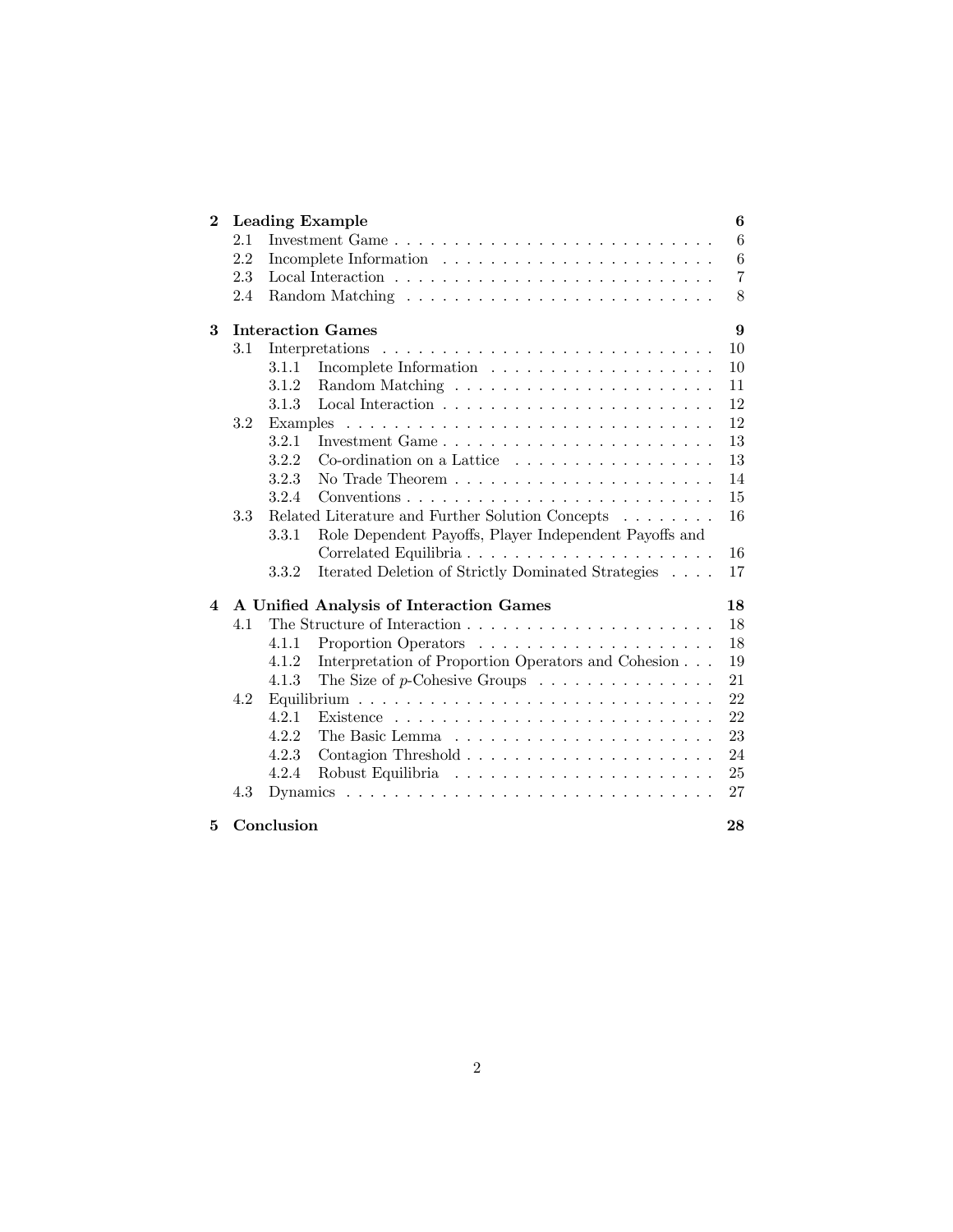# 1 Introduction

This paper introduces and analyses a class of *interaction games*. A finite or infinite population interacts strategically. But each player's payoff depends on the population strategy profile in a special way. Each player is involved in a number of interactions, consisting of subsets of players. He must choose the same action in each of his interactions. He receives a payoff from each interaction that does not depend on the actions of players not in the interaction. Each interaction has a weight. An equilibrium of an interaction game is a profile of possibly mixed strategies for each player such that each player maximizes the weighted sum of his payoffs from each interaction.

Two restrictions allow an interaction game to have an incomplete information interpretation: N-partite interaction requires that the players can be partitioned into  $N$  groups, such that each interaction consists of exactly one player from each group; bounded interactions requires that the weights on the interactions add up to  $1$ . Now consider the  $N$  player incomplete information game where each of the  $N$  groups represent the set of types of one "big player". Interactions then correspond to type profiles, or states, while the "weight" on an interaction corresponds the probability of the type profile. The definition of equilibrium for general interaction games corresponds to the standard definition of (Bayesian Nash) equilibrium of the incomplete information game. Any incomplete information game can be interpreted as an interaction game in this way.

To interpret an interaction game as a random matching game, drop the Npartite interaction assumption but assume bounded interactions and two more restrictions: *player independent payoffs* requires that any player's payoff from an interaction depends only on his action and the actions of others in the group (and not on the identity of the player or interaction); binary interaction requires each positive weight interaction consists of exactly two players. Now interpret an interaction as a match of two players and the weight of an interaction as the probability of that match. Players must choose actions without knowing which match is chosen. Again, the definition of equilibrium for general interaction games corresponds to the standard definition of equilibrium for random matching games and any random matching game can be interpreted as an interaction game in this way. Indeed, only the bounded interactions assumption is necessary to interpret an interaction game as a random matching game. One can easily have many player matches where payoffs depend on the identities of all players in the match.

Finally, to interpret an interaction game as a deterministic local interaction game, maintain the player independent payoffs and binary interaction assumptions but replace bounded interactions with the following: constant weights requires that each interaction receives a weight of either 0 or 1. Now two players are "neighbours" if the interaction consisting of those two players has weight 1; they are not neighbours if that interaction has weight 0. Again, equilibrium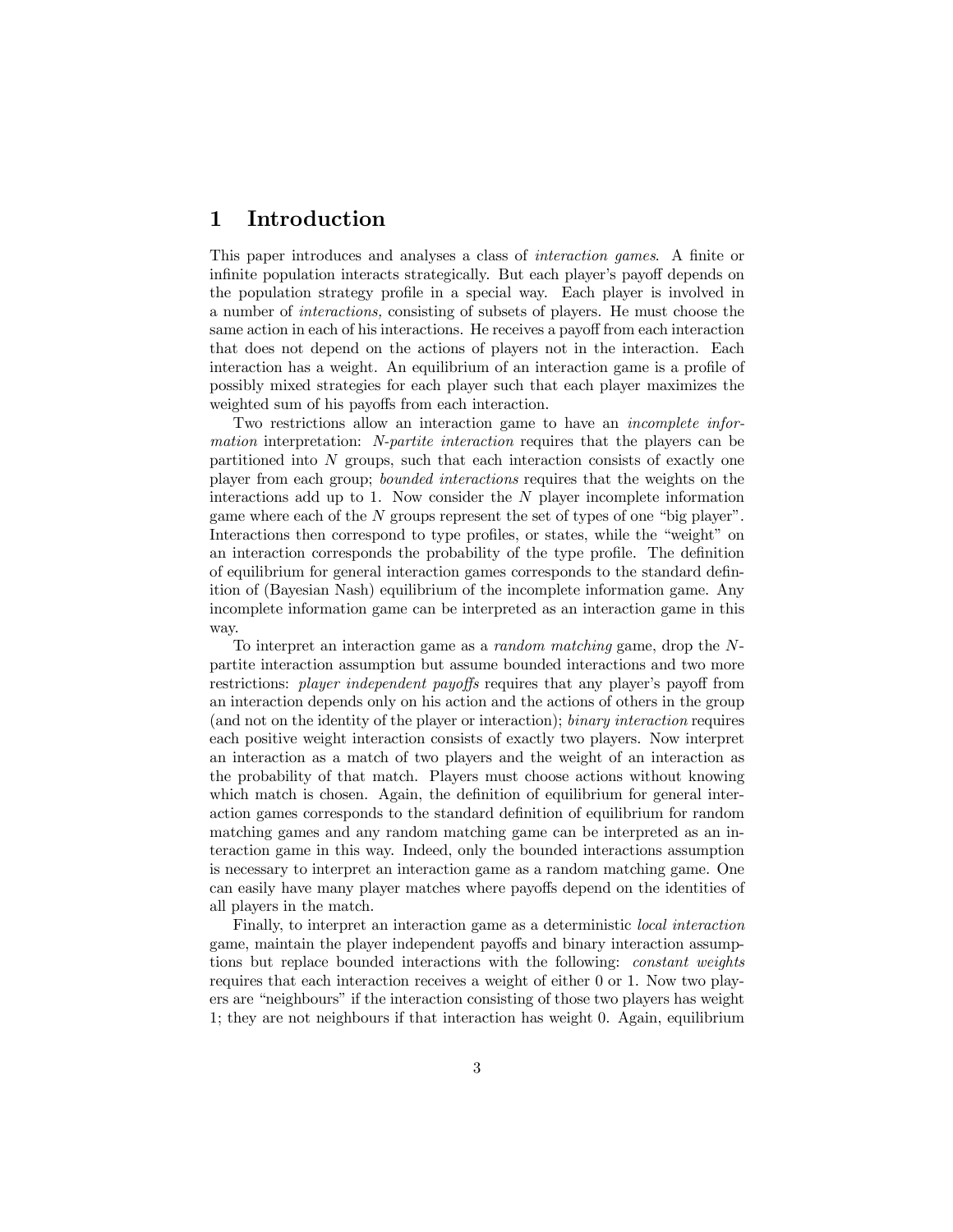notions coincide. Deterministic local interaction is the broadest interpretation of interaction games since no restriction is necessary for the interpretation: one can have an unbounded number of many player interactions where identities matter and different interactions have different deterministic weights.

These equivalences are more than just a curiosity. By understanding the common structure of interaction games, we understand each of these classes of games better. For example, it transpires that what matters in the analysis of incomplete information games is the additive separability of payoffs across interactions; the fact that types of one player do not interact with other types of the same player is irrelevant for most purposes.

Monderer and Samet [1989] introduced a set of techniques ("belief operators") for analysing higher order beliefs (players' beliefs about other players' beliefs, etc...) in incomplete information games. This paper shows how to translate the belief operator techniques, and results proved using them, to general interaction games. In incomplete information games, higher order beliefs are important exactly when players' types are highly correlated and belief operators are most useful in such situations. The interaction game viewpoint makes clear that this feature corresponds to highly local interaction and highly non-uniform random matching. It is thus in these environments that the techniques described are most useful.

The approach described here builds on Mailath, Samuelson and Shaked [1995]. They show that the set of probability distributions over action profiles generated by equilibria of random matching games equals the set of correlated equilibria of the underlying game. This argument (summarized in section 3.3.1) implicitly exploits the equivalence between incomplete information and local interaction / random matching games. The purpose of this paper is to make the equivalence explicit in a more general class of games, but also to develop a unified approach to analysing interaction games. Most results are translations of known results into this general setting. In a companion piece, Morris [1997], these techniques are applied to give new characterizations of which features of a local interaction system allow behaviour to spread contagiously. That paper also contains a discussion of existing results in the local interaction literature and their (sometimes close) connection to the approach described here.

I now provide a more detailed outline of the paper. In section 2, I describe an \investment example" that has incomplete information, local interaction and random matching interpretations. With the incomplete information interpretation, the example is close to the "electronic mail game" of Rubinstein [1989] that is the canonical example illustrating how higher order beliefs can allow small probability events to have high probability impacts in incomplete information games. With the local interaction interpretation, the example is close to the interaction on a line analysis of Ellison [1993] that is the canonical example of how the behaviour of a small number of players can be bootstrapped to influence the behaviour of all players in a local interaction system. This example goes a long way to providing a feel for the equivalence.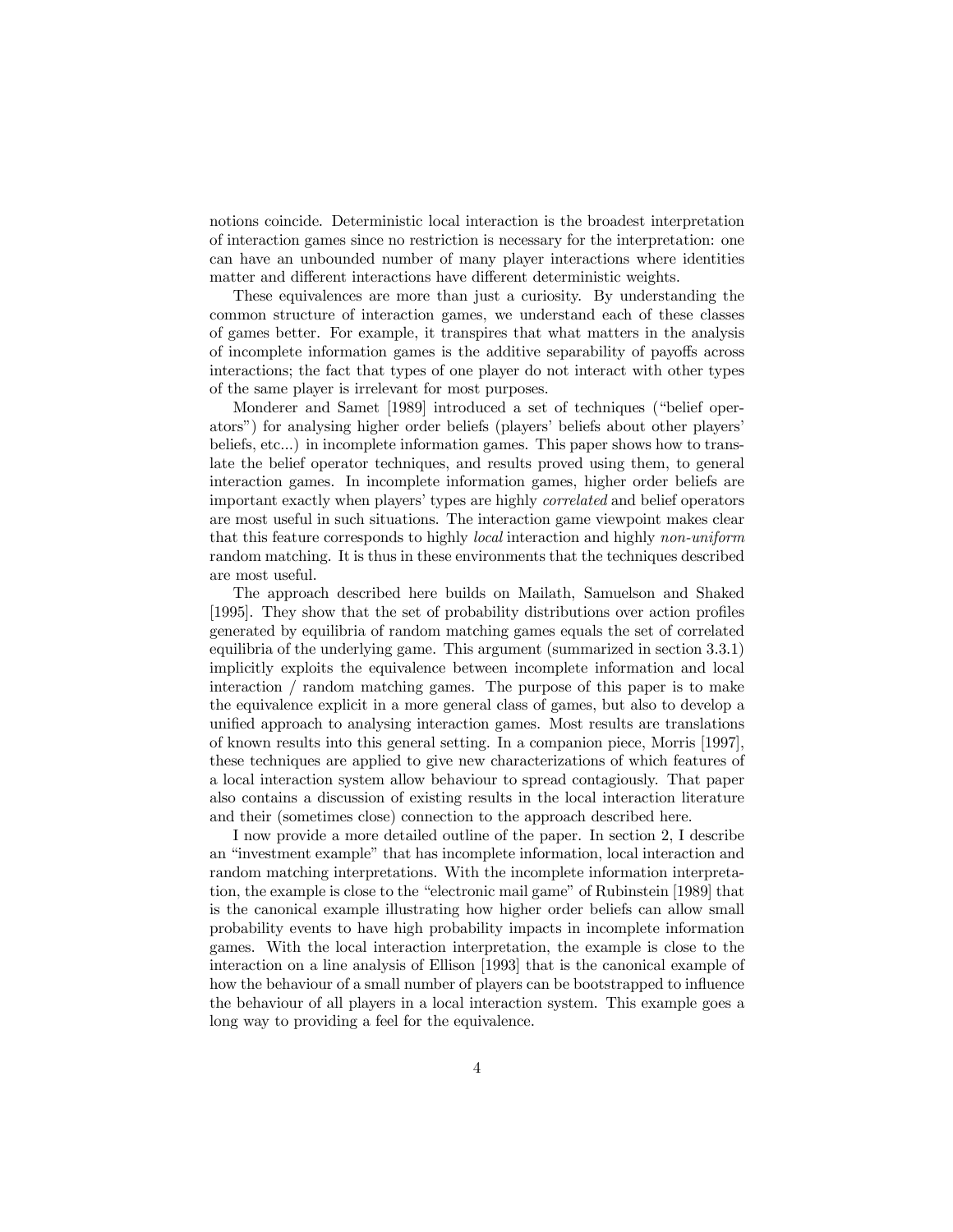The general class of interaction games is described in section 3, together with the restrictions necessary to support the various interpretations. Four examples in section 3.2 serve two purposes. They all clarify the role of the various restrictions introduced. The latter two examples illustrate the usefulness of a more general perspective on incomplete information results. I present a no trade result generalizing the standard incomplete information result. I also present a version of the convention game of Shin and Williamson [1996]. Suppose that each player must choose an action in the interval  $[0, 1]$  and that each player has an incentive to mimic others' behaviour and, more specifically, choose an action that is a weighted average of all the actions of all players he interacts with. Then all players must choose the same action in any equilibrium if the interaction system is connected (each player interacts directly or indirectly via some chain with every other player). This is true even though such equilibria may be strictly Pareto dominated. This negative result is sensitive to the continuum of action assumption. But it is an important benchmark and is quite independent of any structure (beyond connectedness) of the interaction system.

The unified approach is presented in section 4.1. The key tool is the following. Fix a group of players Y. Let  $B^p(Y)$  be the group of players x with the property that proportion at least  $p$  of interactions including  $x$  involve players who are entirely in the original group Y. A group Y is *p-cohesive* if this is true for all members of Y, i.e.,  $Y \subseteq B^p(Y)$ . Cohesion is crucial for the analysis of interaction games: if there exist  $p$ -cohesive groups for  $p$  close to 1, then it is possible to determine the behaviour of players within those groups independently of what players outside do. On the other hand, it is exactly when p-cohesive groups fail to exist (for large  $p$ ) that outcomes are highly sensitive to small probability events (in the incomplete information interpretation) or small sets of deviant players (in the random matching/local interaction interpretation). The largest  $p$ -cohesive group contained in any group  $Y$  can be found by iteratively applying the operator  $B^p$  to group Y, i.e.,  $C^p(Y) = \bigcap$  $k\geq 1$  $\left[ B^{p}\right] ^{k}\left( Y\right)$ 

contains every *p*-cohesive subset of  $Y<sup>1</sup>$ .

A few benchmark results employing p-cohesion are presented in section 4.2. When can we characterize equilibrium behaviour of some group of players independently of the behaviour of other players? An action a is said to be p-dominant for x if it is best response whenever all other players in at least proportion  $p$ of all interactions involving x choose a. If an interaction game includes a  $p$ cohesive group  $Y$  for whom action  $a$  is  $p$ -dominant, then it has an equilibrium where a is played by everyone in Y. But when does there exist such a  $p$ -cohesive group? Specifically, which interaction systems have the property that all large groups have p-cohesive sub-groups? A characterization is given using proportion operators in section 4.2.3. This allows a characterization of which equilibria of an N-player game are robust in interaction (Kajii and Morris [1995]). In fact,

<sup>1</sup>The close relation between proportion operators and belief operators is discussed in section 4.1.2.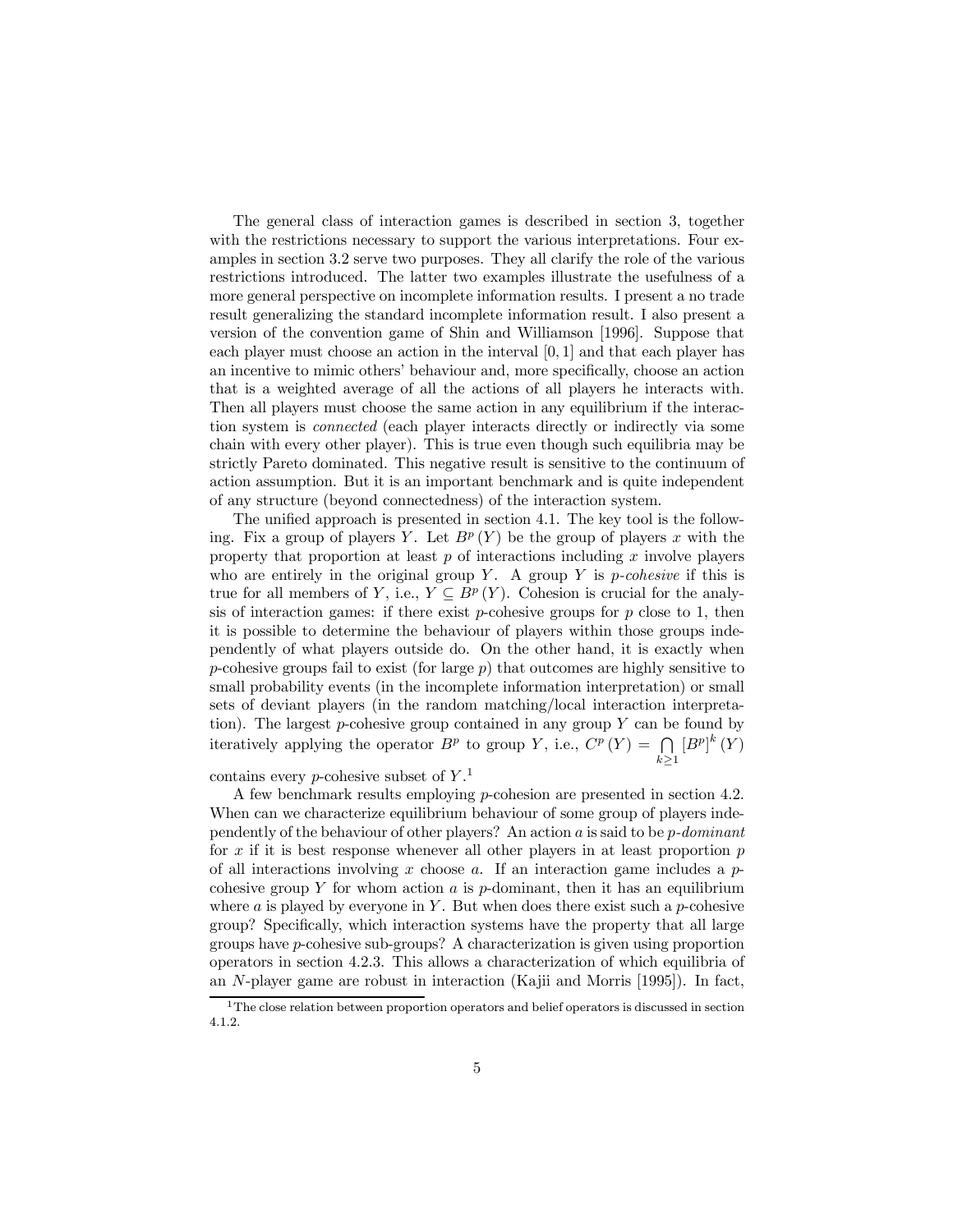the general interaction approach developed in this paper allows an extension of the Kajii and Morris results. Finally, in section 4.3, the relation between equilibrium arguments and dynamic arguments is discussed.

# 2 Leading Example

#### 2.1 Investment Game

Two players (ROW and COL) must choose whether to Invest (I) or Not Invest (D). Each player faces a cost 2 of investing. Each player realizes a gross return of 3 from the investment if both (1) the other player invests and (2) investment conditions are *favorable* for that player. Thus if investment conditions are favorable for both players, then payoffs are given by the following symmetric matrix:

| Favorable for ROW<br>Favorable for COL |  |
|----------------------------------------|--|
|                                        |  |
|                                        |  |

This game has two strict Nash equilibria: both players invest and both players don't invest. On the other hand, if conditions are unfavorable for ROW (but favorable for player  $COL$ ), payoffs are given by the following matrix:

| Favorable for ROW<br>Unfavorable for $COL$ |  |
|--------------------------------------------|--|
|                                            |  |
|                                            |  |

In this game, ROW has a dominant strategy to not invest, and thus the unique Nash equilibrium has both players not investing.

#### 2.2 Incomplete Information

Now allow a small amount of incomplete information about investment conditions. In particular, investment conditions are always favorable for COL, but not for ROW. ROW knows when investment conditions are favorable for him, but COL does not.

Specifically, suppose that ROW observes a signal  $s_R \in \{0, ..., K - 1\}$  which is drawn from a uniform distribution. Assume that investment conditions are favorable for ROW unless  $s_R = 0$ . COL observes a noisy version of ROW's signal,  $s_C \in \{0, ..., K - 1\}$ . In particular, assume that

$$
s_C = \left\{ \begin{array}{l} s_R, \, \text{with probability} \,\, 1/2 \\ s_R - 1, \, \text{with probability} \,\, 1/2 \end{array} \right. \, ,
$$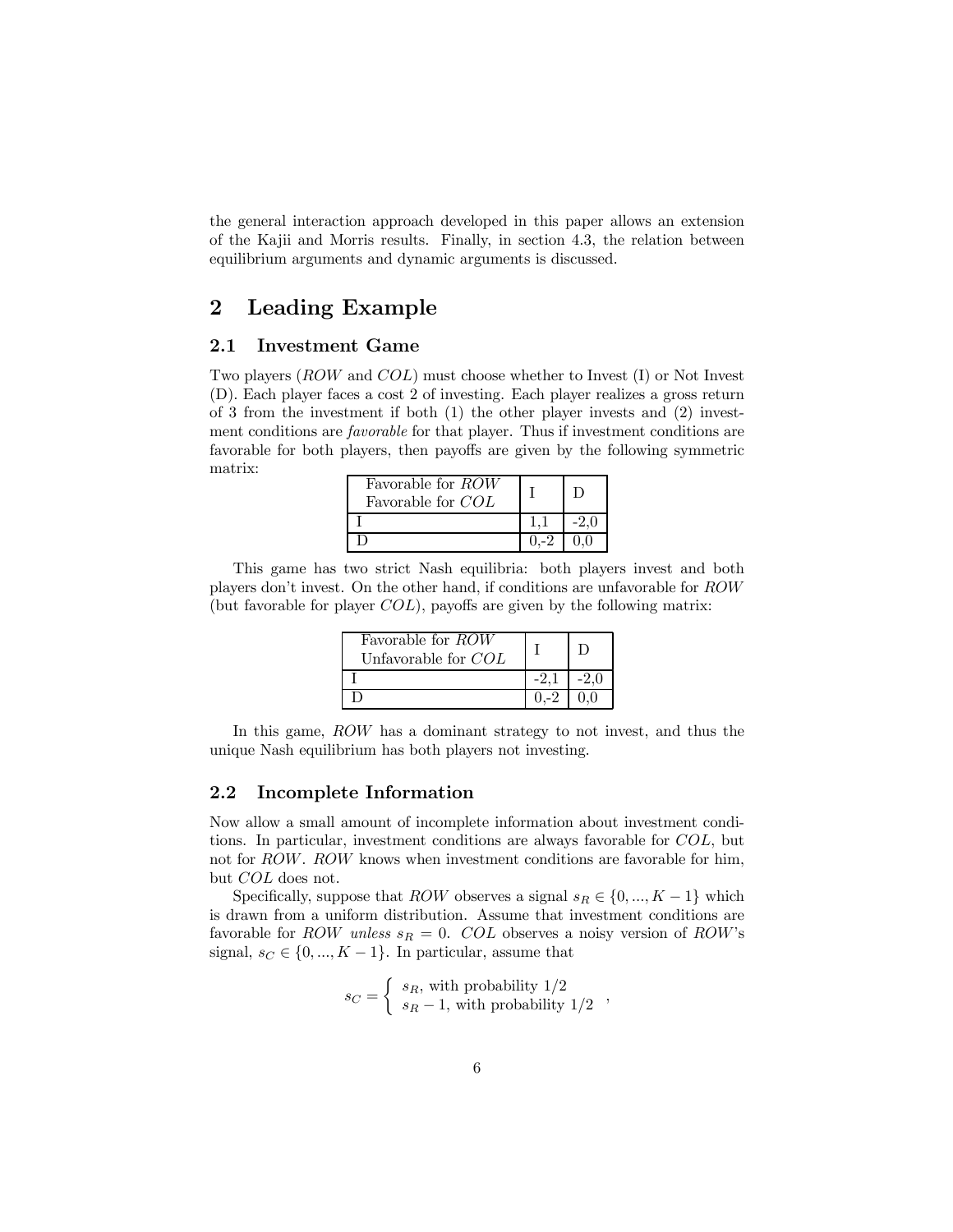with mod K arithmetic, so that  $0-1 = K - 1$ . Thus if  $s_R = 0$ ,  $s_C$  is 0 or  $K - 1$ with equal likelihood.

The above constitutes a description of an incomplete information game. We can summarize the game in the following diagram:

|                |       |          | Type of |          |   |          |   |
|----------------|-------|----------|---------|----------|---|----------|---|
|                |       |          | COL     |          |   |          |   |
|                |       |          |         | 2        |   | $K-1$    |   |
|                |       | $\times$ | O       | O        |   | $\times$ |   |
|                |       | ×        | ×       | $\Omega$ | ٠ | Ω        | F |
| Type of<br>ROW | 2     | $\Omega$ | ×       | ×        | ۰ | Ω        | F |
|                |       |          |         |          |   |          |   |
|                | $K-1$ | $\Omega$ | $\circ$ | O        | ۰ | $\times$ | F |
|                |       | F        | F       | F        | ٠ | F        |   |

Types of ROW are represented by rows, types of COL by columns. Boxes with a  $\times$  correspond to type profiles which occur with positive probability; given the uniform prior assumption, each occurs with ex ante probability  $\frac{1}{2K}$ . Boxes with a  $\circ$  correspond to type profiles that occur with zero ex ante probability. Payoffs are specified by the letter  $- F$  for favorable, U for unfavorable  $- at the$ end of the row/column corresponding to the type.

The unique equilibrium of this incomplete information game has each investor never investing. To see why, observe first that type  $0$  of  $ROW$  will not invest in any equilibrium. But type 0 of  $COL$  attaches probability  $1/2$  to  $ROW$ being of type 0, and therefore not investing. But even if investment conditions are favorable, the best response of a player who believes that his opponent will invest with probability less than or equal to a half is not to invest. Thus type 0 of COL will not invest. But now consider type 1 of ROW. Although investment conditions are favorable, he attaches probability  $1/2$  to his opponent not investing; so he will not invest. This argument iterates to ensure that no one will invest.

This example is an elaboration of an example of Rubinstein [1989]; this version follows the leading example of Morris, Rob and Shin [1995]. It illustrates the fact that it is not enough either that investment conditions are favorable for both players with high probability; nor that everyone know that everyone know... up to an arbitrary number of levels... that investment conditions are favorable for both players.

#### 2.3 Local Interaction

Now suppose that there are  $2K$  players situated on a circle (see figure 1). Player k interacts with his two neighbours,  $k-1$  and  $k+1$ . We use mod 2K arithmetic, so that player  $2K$ 's neighbours are  $2K - 1$  and 1. Conditions are favorable for all players except the player at location 1. It is common knowledge for whom investment conditions are favorable.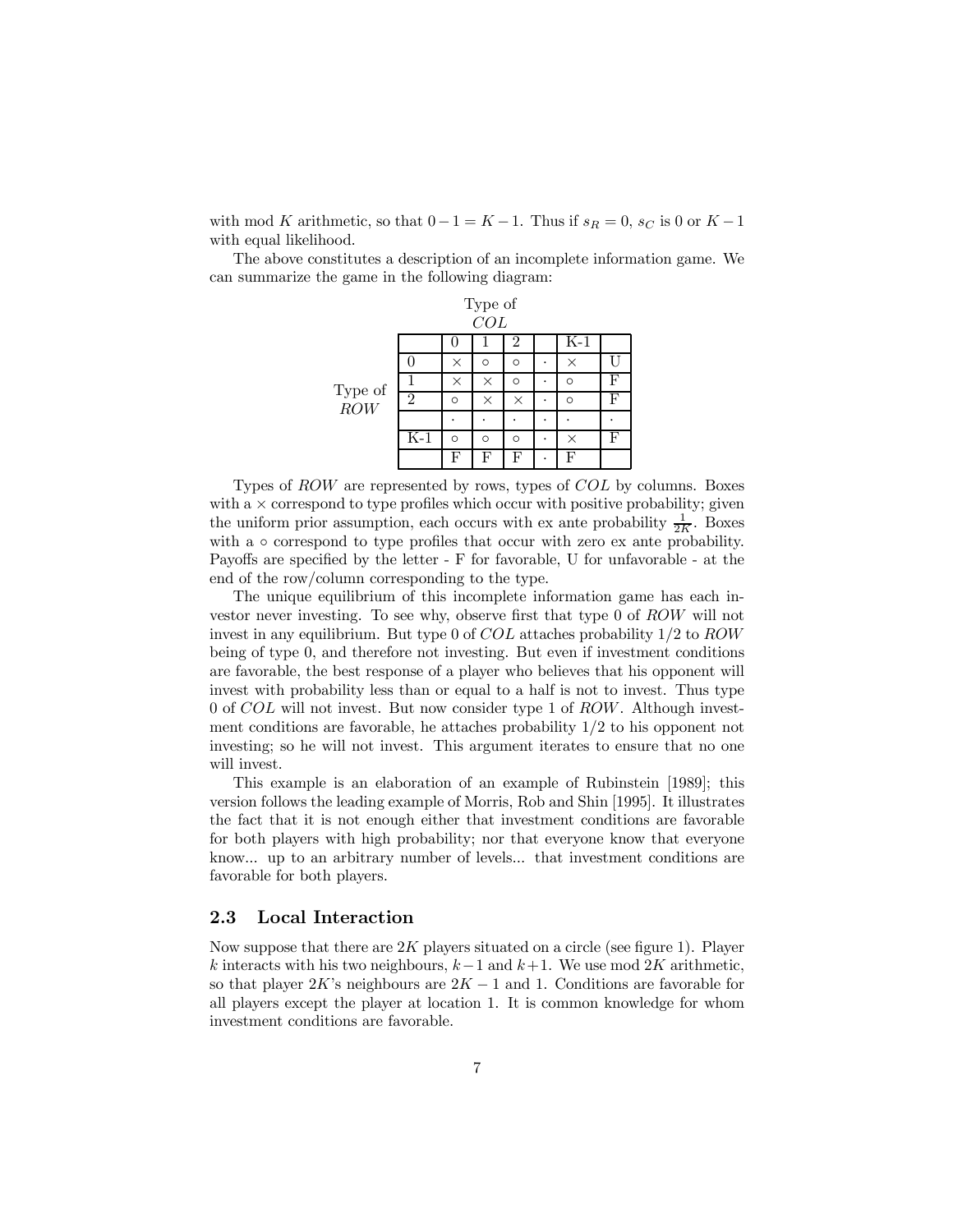Each player must decide whether to invest or not. His payoff is the sum of his payoff from his two interactions with each of his two neighbours. A strategy profile specifies which players invest, and which do not. A strategy profile is an equilibrium strategy profile if each player's action is a best response given the behaviour of his two neighbours.

This local interaction game can be summarized by the following table:

|        | $\overline{2}$ | 4        | 6        | $\overline{2K}$ |   |
|--------|----------------|----------|----------|-----------------|---|
|        |                | O        | O        | ×               | Ľ |
| 3      |                | $\times$ | O        | Ω               | F |
| 5      | O              |          | $\times$ | Ω               | F |
|        |                |          |          |                 |   |
| $2K-1$ | O              | Ó        | O        | $\times$        | F |
|        | F              | F        | F        | н               |   |

A cross  $(\times)$  marks a pair of players who interact with each other. Thus, for example, player 3 interacts with players 2 and 4 and no other player.

The unique equilibrium of this game has all players never investing. The argument is as for the incomplete information game. We know that the player at location 1 will never invest. Consider the player at location 2. Since one of his neighbours is not investing, his best response is not to invest. Similarly, the player at location 3 does not invest, and the argument iterates to ensure the result. This iterated deletion of dominated strategies argument is closely related to the best response dynamics on a line argument of Ellison [1993] (the relation is discussed in section 4.3).

The above table is constructed in such a way as to identify an exact relationship between the incomplete information game and the local interaction game. In particular, the odd numbered players in the local interaction game play the role of ROW's types in the incomplete information game, while the even numbered players play the role of COL's types.

#### 2.4 Random Matching

The local interaction game can be easily interpreted as an environment with nonuniform random matching. Suppose in each period, two players are randomly drawn out of a population of  $2K$  to play the investment game. The two players are not randomly chosen: players are labelled 1 through  $2K$  and only players with consecutive labels may be chosen. Players must decide on an action before knowing who they are matched against. Investment conditions are favorable for all players except player 1.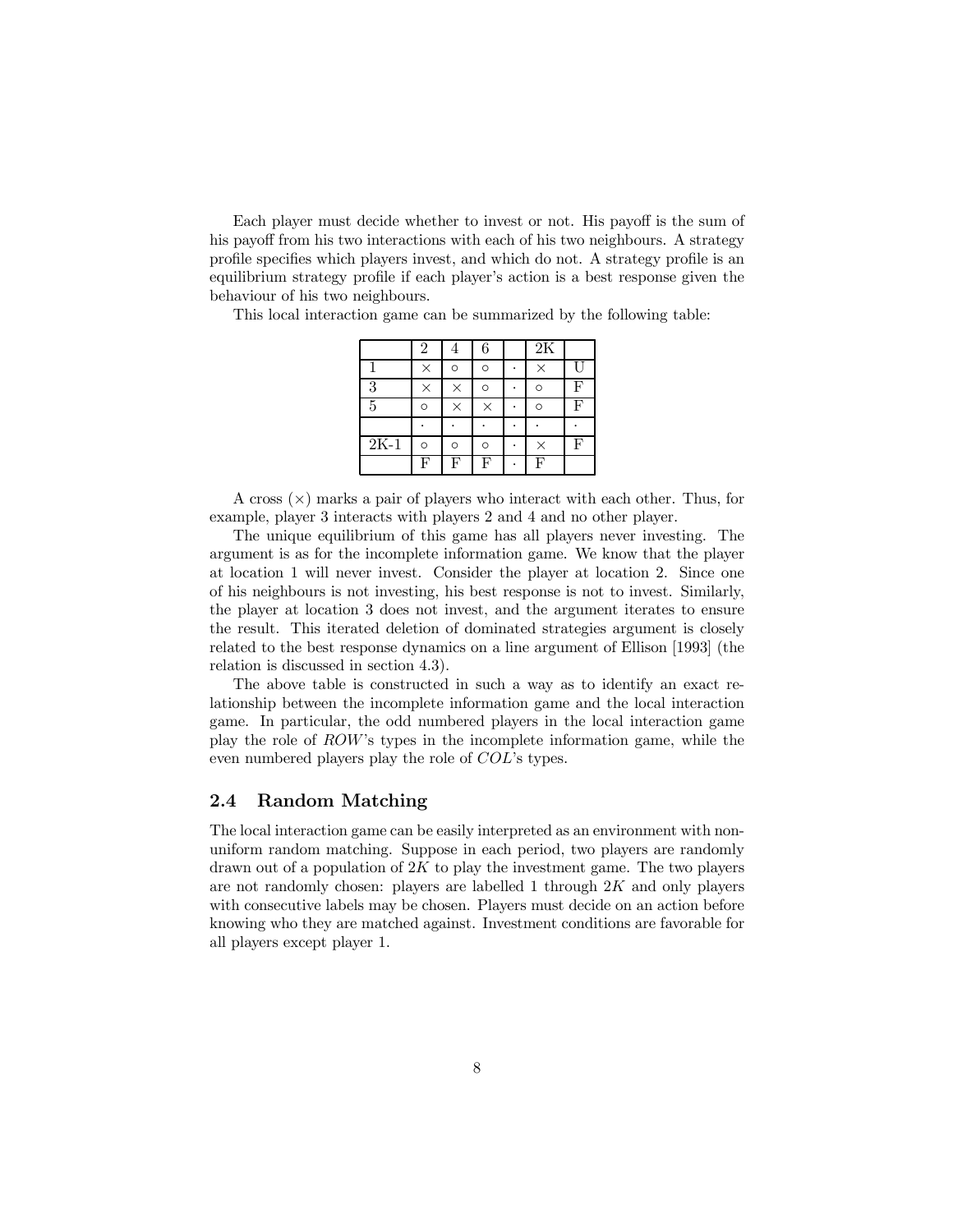### 3 Interaction Games

Fix a finite or countably infinite population of players,  $\mathcal{X}$ . A standard strategic form game among these players is described by a set of actions for each player,  $\{A_x\}_{x \in \mathcal{X}}$ , and payoff functions for each player,  $\{v_x\}_{x \in \mathcal{X}}$ , where each  $v_x : \underset{x \in \mathcal{X}}{\times} A_x \to \Re$ . Thus the game is described by 3-tuple  $(\mathcal{X}, \{A_x\}_{x \in \mathcal{X}}, \{v_x\}_{x \in \mathcal{X}})$ . A (simple) mixed strategy for player  $x$  is a (finite support) probability distribution  $\alpha_x \in \Delta(A_x)$ . A mixed strategy profile is a vector  $\alpha \equiv {\alpha_x}_{x \in \mathcal{X}}$ . For notational convenience, I want to work with a constant set of actions  ${\cal A}$  (so that  $A_x = A$  for all  $x \in \mathcal{X}$ ; we can always re-label actions so that the action set is constant.

This paper is concerned with games with a special form of payoffs. Write  $\mathcal I$ for the collection of subsets of X with at least two elements; an element  $X \in \mathcal{I}$ will be called an *interaction*. We write  $\mathcal{I}(x)$  be the collection of such interactions involving player  $x$ , i.e.,

$$
\mathcal{I}(x) = \{ X \in \mathcal{I} : x \in X \}.
$$

Let  $P: \mathcal{I} \to \Re_+$ , where for all  $x \in \mathcal{X}$ ,

$$
0 < \sum_{X \in \mathcal{I}(x)} P(X) < \infty. \tag{1}
$$

Write  $a_X = (a_x)_{x \in X}$  for a typical element of  $A^X$ . Now for each  $x \in \mathcal{X}$ , let  $u_x(a_X,X)$  be the payoff that player x gets from interaction  $X \in \mathcal{I}(x)$  if players in X choose according to  $a_X$ . Assume that payoffs are bounded, i.e., for each  $x \in \mathcal{X}$ , there exists M such that  $|u_x(a_X, X)| \leq M$  for all  $X \in \mathcal{X}$  and  $a_X \in A^X$ . This assumption ensures that total payoffs are well defined:

$$
v_x(a) = \sum_{X \in \mathcal{I}(x)} P(X) . u_x(a_X, X) .
$$

In this paper, we will be studying interaction games of the above form, described by the 4-tuple  $(\mathcal{X}, P, A, \{u_x\}_{x \in \mathcal{X}})$ . Payoff functions can be extended to mixed strategies in the usual way; thus for any  $\alpha \in [\Delta(A)]^{\mathcal{X}}$ :

$$
u_x(\alpha_X, X) = \sum_{a_X \in A^X} \left( \prod_{y \in X} \alpha_y(a_y) \right) u_x(a_X, X)
$$
  
and  $v_x(\alpha) = \sum_{X \in \mathcal{I}(x)} P(X) . u_x(\alpha_X, X).$ 

**Definition 1** Strategy profile  $\alpha^* \in [\Delta(A)]^{\mathcal{X}}$  is a (Nash) equilibrium of  $(\mathcal{X}, P, A, \{u_x\}_{x \in \mathcal{X}})$ if for all  $x \in \mathcal{X}$  and all  $\alpha \in \Delta(A)$ :

$$
v_x\left(\alpha_x^*, \alpha_{-x}^*\right) \ge v_x\left(\alpha, \alpha_{-x}^*\right).
$$

 $\mathbf{v}$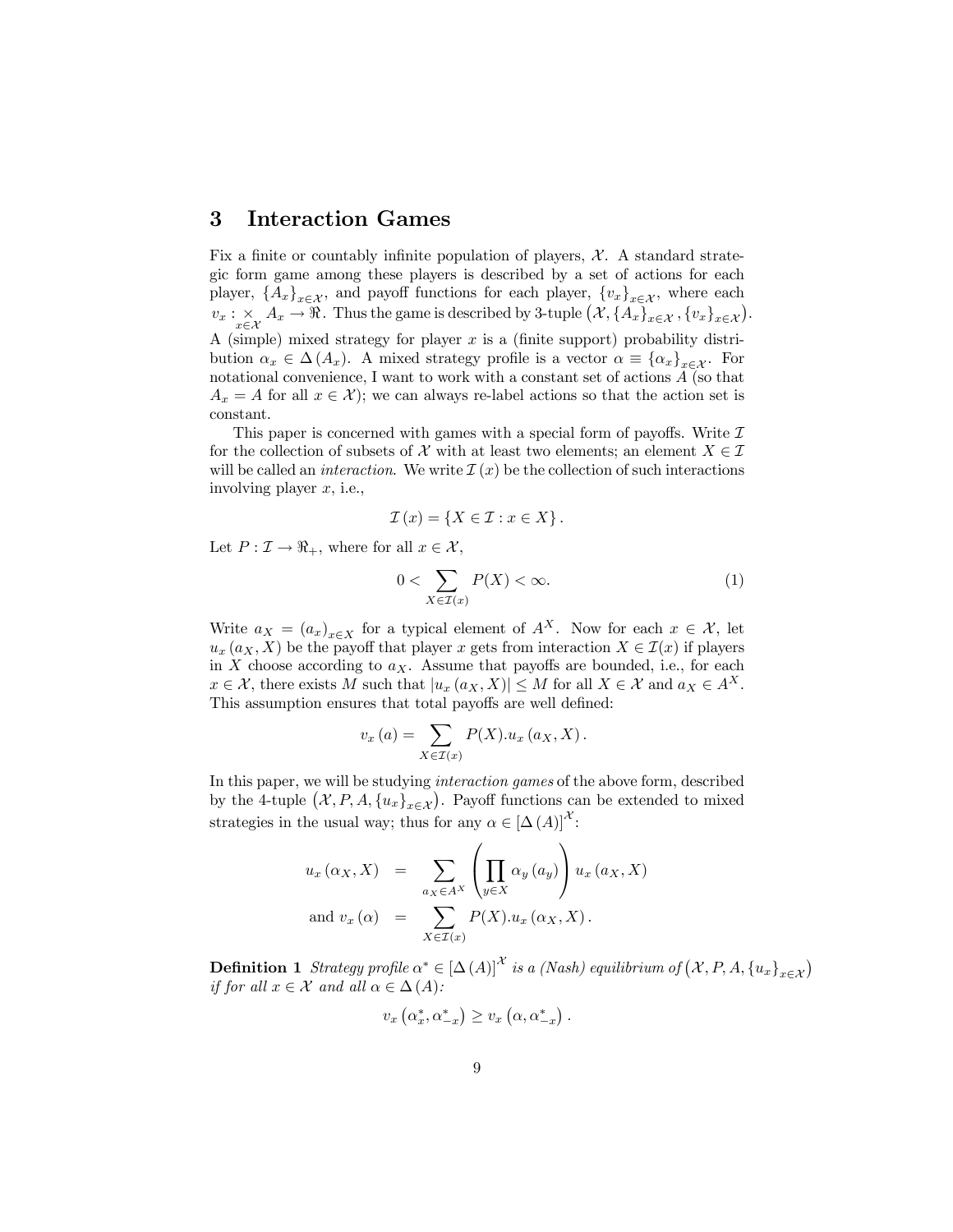The degenerate interaction game with  $P(X) = 0$  for all  $X \neq \mathcal{X}$  can capture any form of strategic interaction. But this formulation is of interest when  $X$ is large and  $P(X) > 0$  only for small X. I will outline a number of alternative interpretations of interaction games below, each of which relies on extra restrictions on the game  $(\mathcal{X}, P, A, \{u_x\}_{x \in \mathcal{X}})$ .

#### 3.1 Interpretations

#### 3.1.1 Incomplete Information

For an incomplete information interpretation, we require first that for some  $N \geq 2$ , only interactions with N members have positive weight:

#### **P1** (N-ary Interaction): If  $P(X) > 0$ , then  $\#X = N$ .

In the special case where  $N = 2$ , I refer to *binary interaction*. But we will also require the stronger property that the players can be divided into N groups such that each positive weight interaction involves exactly one player from each of the groups.

**P1\*** (N-partite Interaction): There exists a partition of  $\mathcal{X}$  into N disjoint subsets  $(X_1, ..., X_N)$  such that if  $P(X) > 0$ , X consists of exactly one element of each of  $\mathcal{X}_1, ..., \mathcal{X}_N$ .

In the special case where  $N = 2$ , I refer to *bipartite interaction*. Note that N-partite interaction  $(\mathbf{P1}^*)$  implies N-ary interaction  $(\mathbf{P1})$ .

Second, the sum of the interaction weights over the whole system is bounded. Without loss of generality, we can assume the sum is equal to one.

#### **P2** (Bounded Interactions):  $\sum$  $X \in \mathcal{I}$  $P(X) = 1.$

Now  $(\mathcal{X}, A, P, \{u_x\}_{x \in \mathcal{X}})$  can be interpreted as an incomplete information game, where there are N "big players",  $\{1, ..., N\}$ , A is the action set of each player n and  $\mathcal{X}_n$  is the set of types of big player n; writing  $\mathcal{I}_N$  for the set of interactions consisting of exactly  $N$  players, each element of  $\mathcal{I}_N$  corresponds to a type profile in  $\mathcal{X}_1 \times \ldots \times \mathcal{X}_N$ , i.e., the cross product of player types, or state space;  $P$  is the probability distribution over type profiles. Note that payoffs depend on the type profile (state) X. Now a strategy profile  $\alpha$  can be thought of as a collection of mixed strategies for each big player,  $\alpha \equiv {\{\alpha_n\}}_n^N$  $\sum_{n=1}^N$ , where each  $\alpha_n \equiv {\alpha_x}_{x \in \mathcal{X}_n}$  describes the behaviour of each type of big player n. The definition of Nash equilibrium for general interaction games given above corresponds to an *interim* definition of Bayesian Nash equilibrium. But this is equivalent to the standard ex ante definition.<sup>2</sup> N-partite interaction  $(PI)$ 

<sup>2</sup>Harsanyi [1967, page 177] described an interim interpretation of incomplete information games (he attributes it to Selten) where each type is treated as a separate player.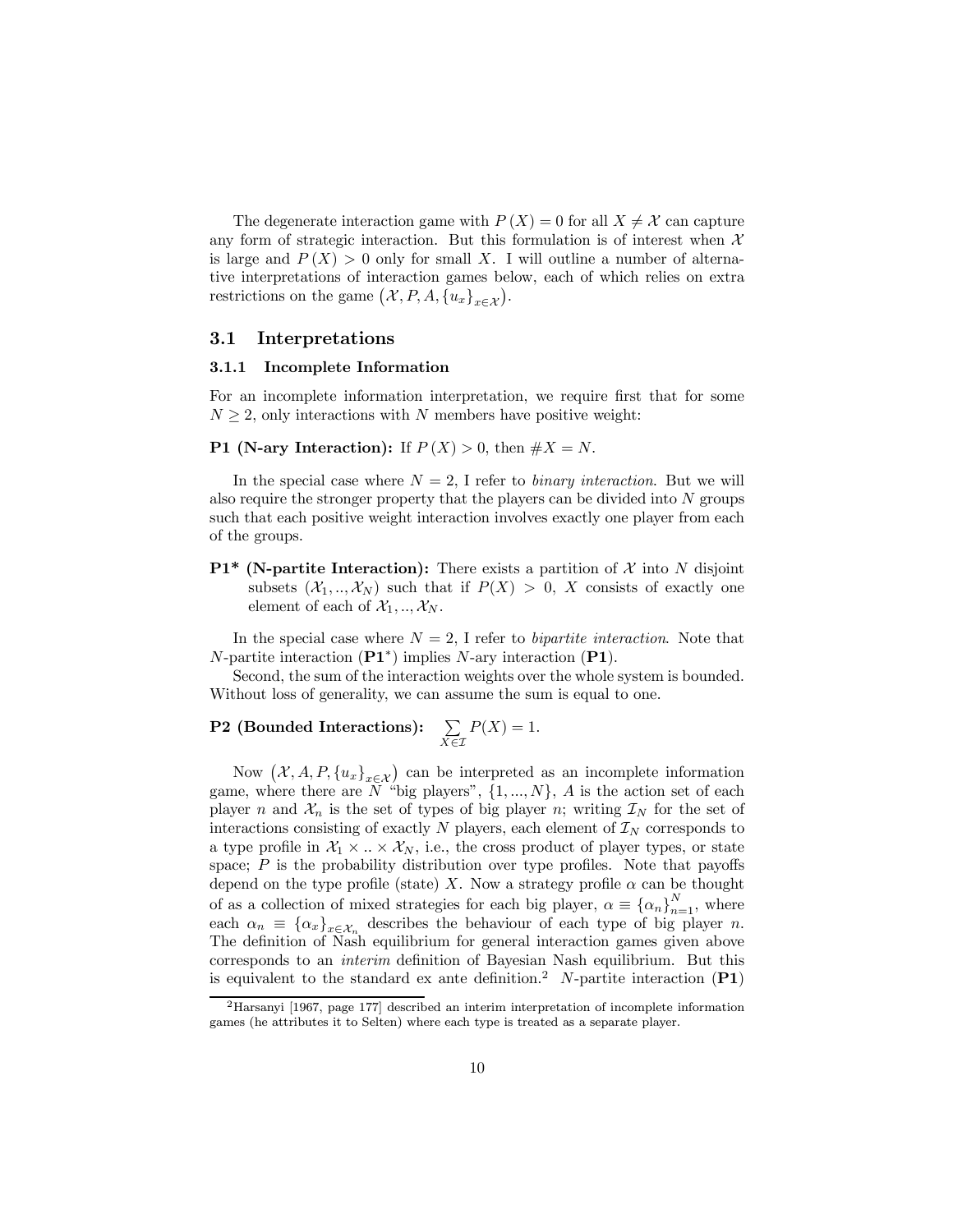and bounded interactions (P2) are both necessary for the interpretation of the interaction game as a standard game of incomplete information. 3

#### 3.1.2 Random Matching

If  $\hat{a} \in A^K$  is a K-vector of actions, write  $\tilde{\pi}[\hat{a}]$  for the frequencies of actions in that action profile, i.e.,

$$
\widetilde{\pi}[\widehat{a}](a) = \frac{\#\{k \in \{1,..,K\} : \widehat{a}_k = a\}}{K}
$$

for each  $a \in A$ . Now suppose that N players are matched together to play a game. Each player cares only about the frequency of actions of his  $N-1$ opponents (not who takes which action). Thus if a player chooses action  $a \in A$ and his  $N-1$  opponents choose action profile  $\widehat{a} \in A^{N-1}$ , his payoff is  $g(a, \widetilde{\pi}[\widehat{a}])$ . A function  $g : A \times \Delta(A) \rightarrow \Re$  is a symmetric payoff function. For any  $N \geq 2$ , write  $g[N]$  for the symmetric N-player game where the nth player's payoff from action profile  $\{a_m\}_m^N$  $\sum_{m=1}^{N}$  is  $g\left(a_n, \tilde{\pi}\left[\left\{a_m\right\}_{m\neq n}\right]\right)$ .

Write  $X/x$  for the group consisting of all members of X except x. Requiring that each player's payoff from each interaction is given by some symmetric payoff function gives us:

**P3 (Symmetric Payoffs):** For each  $x \in \mathcal{X}$  and  $X \in \mathcal{I}(x)$ , there is a symmetric payoff function g such that  $u_x(a_X,X) = g(a_x, \tilde{\pi}[a_{X\setminus x}])$  for all  $a_X \in A^X$ .

Note that the symmetric payoffs assumption is empty for those  $X$  with  $#X = 2$ . Requiring in addition that each player's payoff function does not depend on which interaction he is involved in gives us:

**P3\*(Interaction Ind't Payoffs):** For each  $x \in \mathcal{X}$ , there is a symmetric payoff function g such that  $u_x(a_X, X) = g(a_x, \tilde{\pi}[a_{X \setminus x}])$  for all  $X \in \mathcal{I}(x)$ and  $a_X \in A^{\overline{X}}$ .

Finally, requiring also that payoff functions do not depend on the identity of the player gives us:

**P3\*\*** (Player Ind't Payoffs): There is a symmetric payoff function g such that  $u_x(a_X, X) = g(a_x, \tilde{\pi}[a_{X \setminus x}])$  for all  $x \in \mathcal{X}, X \subseteq \mathcal{I}(x)$  and  $a_X \in A^X$ .

 $3$ Bounded interactions (P2) is necessary for a standard *ex ante* interpretation of incomplete information games. But with an interim interpretation, no inconsistency arises if we allow for improper priors (Hartigan [1983]) with infinite mass. Note that equation (1) is a maintained restriction on  $P$  that implies that conditional probabilities are always well defined.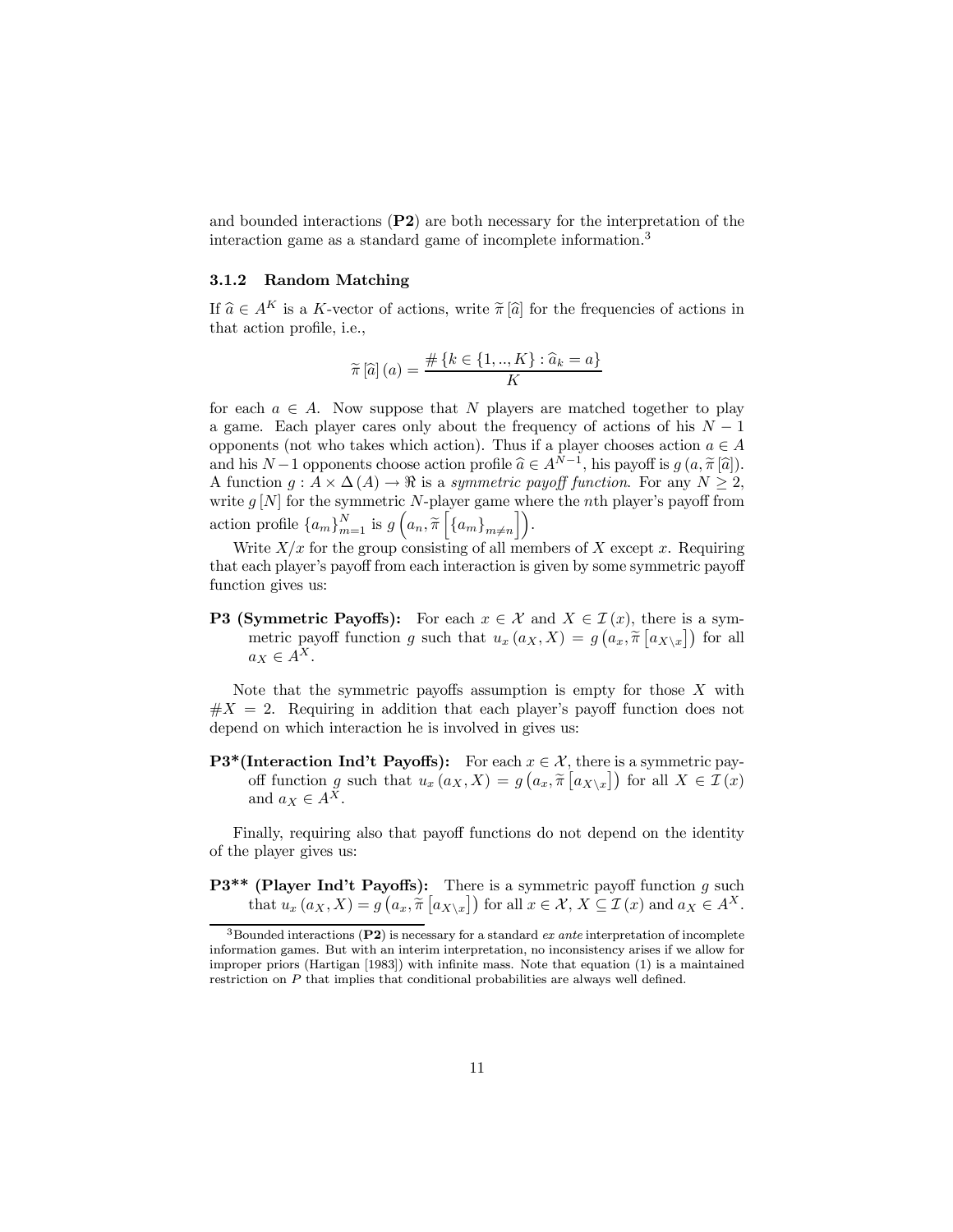The most standard one population model of random matching assumes binary interaction (P1, with  $N = 2$ ), bounded interactions (P2) and player ind't payoffs  $(P3^{**})$ . Now X is a collection of players. Each (positive probability) match consists of two players. Thus  $\mathcal I$  is the set of possible matches and P is a probability distributions over matches. Payoffs are independent of all features of the match. An equilibrium has the following interpretation. Each player picks a possibly mixed strategy. He does not know with whom he will interact. His mixed strategy is a best response to the expected distribution over actions.

Only the bounded interactions assumption  $(P2)$  is *necessary* for this interpretation. Matches may consist of more than two players. Payoffs may be different for each player and may depend on who they interact with.

#### 3.1.3 Local Interaction

A standard model of local interaction considers a *graph*  $(\mathcal{X}, \sim)$ , where X is the set of players (or "locations") and  $\sim$  is an irreflexive symmetric relation; player x is a "neighbour" of player y if  $x \sim y$ . Players must choose the same action against each neighbour, all players have the same payoff function from all interactions, and their total payoff is the sum of their payoffs from each neighbour.

This model corresponds in this framework to assuming binary interaction  $($ **P1**, with  $N = 2$ ), player ind't payoffs  $($ **P3**<sup>\*\*</sup>) and

#### **P4 (Constant Weights):**  $P(X) \in \{0, c\}$  for all  $X \in \mathcal{I}$  for some  $c > 0$ .

Now x and y are neighbours exactly if  $P(\lbrace x,y \rbrace) = c$ . An equilibrium has the following interpretation. Each player picks a possibly mixed strategy. His mixed strategy maximizes the sum of his payoffs from all interactions, given the strategies of others.

The local interaction interpretation is the most general, in the sense that no restriction is necessary for the interpretation. We can allow an unbounded quantity of interactions involving many players with varying payoffs that depend on the interactions and the opponents' identities. We can drop the constant weights assumption. If  $P(X) > 0$ , we would say that the group X interacts and  $P(X)$  measures the importance of that interaction.

#### 3.2 Examples

Four examples will illustrate the general structure of interaction games. The investment example (section 3.2.1) and co-ordination on a lattice example (section 3.2.2) illustrate the various properties that we have introduced in the alternative interpretations. No trade (3.2.3) and convention (3.2.4) examples illustrate how results that hold for incomplete information game generalize to interaction games.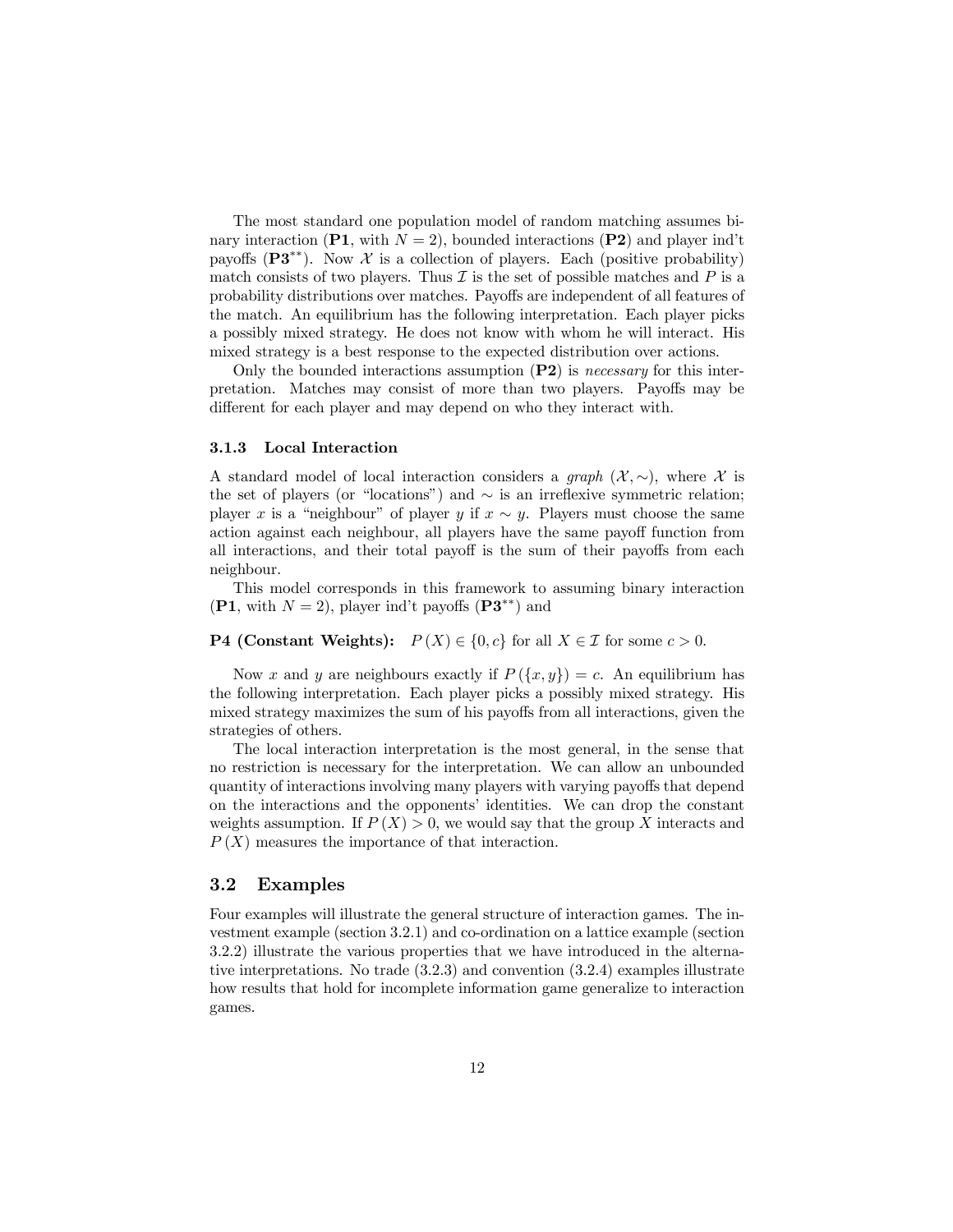#### 3.2.1 Investment Game

The following is a formal description of the example of section 2. Let  $\mathcal{X} =$  $\{1,..,2K\}; A = \{I,D\};$ 

$$
P(X) = \begin{cases} \frac{1}{2K}, \text{ if } X = \{x, y\} \text{ and either } |x - y| = 1 \text{ or } \{x, y\} = \{1, 2K\} \\ 0, \text{ otherwise} \end{cases};
$$

$$
u_1(a_X, X) = \begin{cases} -2, \text{ if } a_1 = I \\ 0, \text{ if } a_1 = D \end{cases}
$$

and if  $x \neq 1$ , then

$$
u_x (a_X, X) = \begin{cases} 1, \text{ if } a_y = I \text{ for all } y \in X \\ -2, \text{ if } a_x = I \text{ and } a_y = D \text{ for some } y \in X \\ 0, \text{ if } a_x = D \end{cases}.
$$

- This game satisfies bipartite interaction ( $\mathbf{P1}^*$ , with  $N = 2$ ), bounded interactions  $(P2)$ , interaction ind't payoffs  $(P3^*)$ , constant weights  $(P4)$ , but not player ind't payoffs  $(P3^{**})$ . To check for bipartite interaction, let  $\mathcal{X}_1 = \{x : x \text{ is odd}\}\$ and  $\mathcal{X}_2 = \{x : x \text{ is even}\}.$
- The argument given in section 2 showed unique equilibrium  $\alpha^*$  has  $\alpha_x^*(D)$  = 1 for all  $x \in \mathcal{X}$ . This is also the unique strategy profile satisfying iterated deletion of strictly dominated strategies (we provide a formal definition for this in the next section).

#### 3.2.2 Co-ordination on a Lattice

Versions of this example have been studied in the local interaction literature (Blume [1995], Ellison [1994], Anderlini and Ianni [1996]). Suppose that the set of players consists of all points on a two dimensional lattice, each player interacts with his nearest neighbours and each player's payoffs from each interaction are given by the symmetric matrix:

|  | $\cdot$ |
|--|---------|

This game may be formally represented at follows. Writing  $\mathcal Z$  for the set of integers,  $\mathcal{X} = \mathcal{Z}^2$ ;  $A = \{I, D\}$ ;

$$
P(X) = \begin{cases} 1, \text{ if } X = \{x, y\} \text{ and } |x_1 - y_1| + |x_2 - y_2| = 1\\ 0, \text{ otherwise} \end{cases}
$$

$$
u_x (a_X, X) = \begin{cases} 1, \text{ if } a_y = I \text{ for all } y \in X \\ 2, \text{ if } a_y = D \text{ for all } y \in X \\ 0, \text{ otherwise} \end{cases}.
$$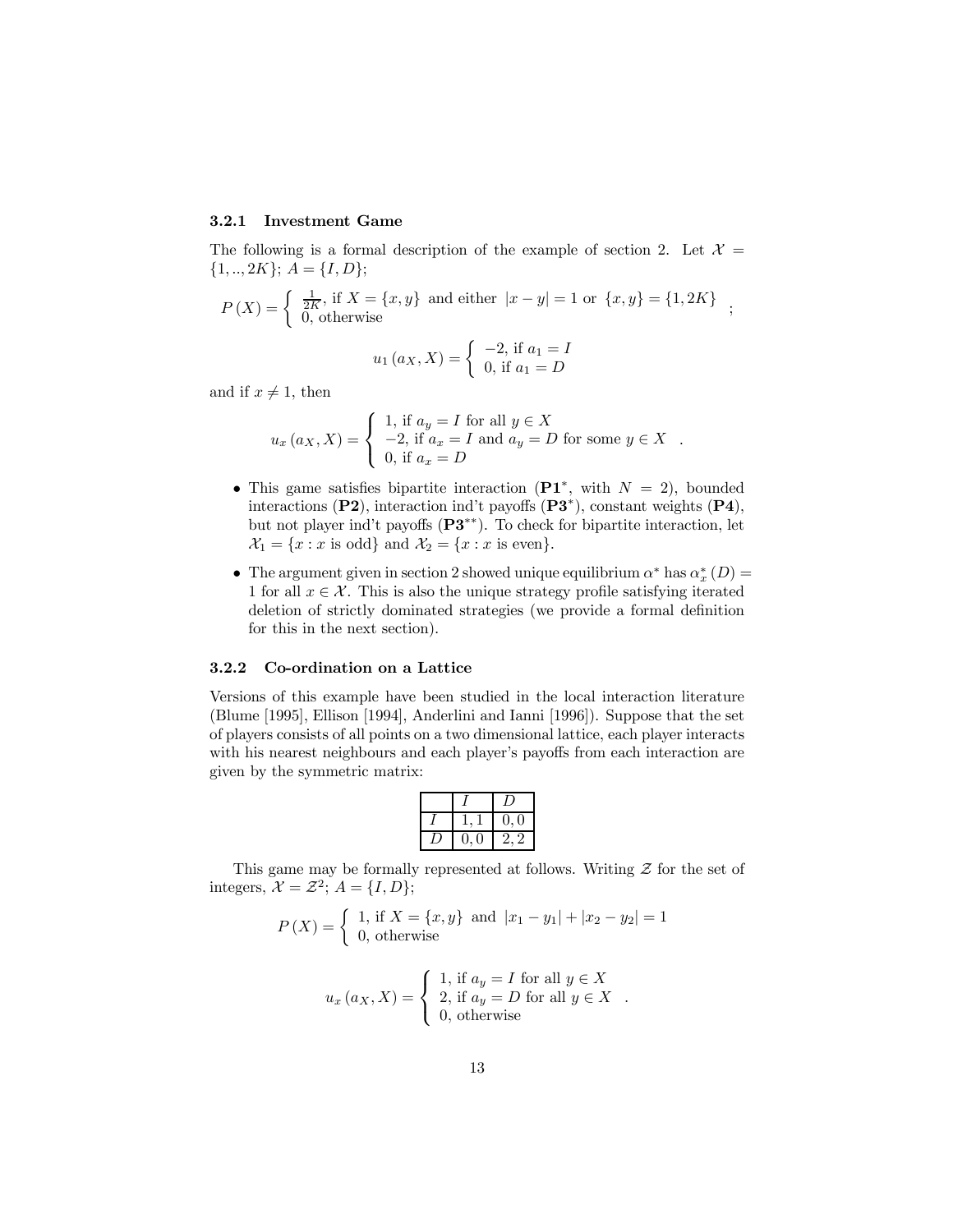- This game satisfies bipartite interaction  $(\mathbf{P1}^*, \text{ with } N = 2)$ , player ind't payoffs  $(\mathbf{P3}^{**})$ , constant weights  $(\mathbf{P4})$ , but not bounded interactions  $(\mathbf{P2})$ . To check for bipartite interaction, let  $\mathcal{X}_1 = \{x : x_1 + x_2 \text{ is odd}\}\$ and  $\mathcal{X}_2 =$  ${x : x_1 + x_2 \text{ is even}}.$
- There are many equilibria (see Blume [1995] for a characterization). For example,  $\alpha^*$  is an equilibrium where  $\alpha_x^*(I) = 1$  if  $x_1 \geq 0$  and  $\alpha_x^*(D) = 1$ if  $x_1 < 0$ .

#### 3.2.3 No Trade Theorem

The standard no trade theorem for incomplete information games states that if there are no ex ante gains from trade, no trade will take place in any trading game where players always have the option of not trading. As a number of researchers have noted, this result remains true if there are no interim gains from trade (a weaker assumption, and thus a stronger result). One special case where there are no interim gains from trade is when  $(i)$  there are no ex post gains from trade; (ii) players are risk neutral; and (iii) players share a common prior. This result has a natural analogue in all interaction games.

 $\sum$ Let X be finite and  $A = \{I, D\}$ . For each  $X \in \mathcal{I}$ , let  $f_X : X \to \mathbb{R}$  satisfy  $\sum_{x \in X} f_X(x) \leq 0$ . Let

$$
u_x (a_X, X) = \begin{cases} f_X (x) - \varepsilon, & \text{if } a_y = I \text{ for all } y \in X \\ 0, & \text{if } a_y = D \text{ for some } y \in X \end{cases}
$$

where  $\varepsilon > 0$ . The interpretation is that player x must decide whether to participate (I) or not (D). If he participates, he pays a transaction cost  $\varepsilon$ . Each interaction in which he participates is zero sum.

• This game satisfies bounded interactions  $(P2)$  and symmetric payoffs  $(P3)$ but for non-trivial functions  $f_X$  will fail interaction ind't payoffs ( $\mathbf{P3}^*$ ). It may or may not satisfy N-ary interaction  $(P1)$  or constant weights  $(P4)$ .

Let  $\alpha^*$  be any equilibrium and let  $\beta^*(X)$  be the corresponding probability that all players participate in interaction X, i.e.,  $\beta^*(X) = \prod$  $x \in X$  $\alpha_x^*(I)$ . Now player x's payoff is  $u_x^* = \sum$  $X\in\mathcal{I}(x)$  $P(X)\beta^*(X)(f_X(x)-\varepsilon) \geq 0$  (since he can guarantee himself 0 by choosing  $D$ ). So

$$
0 \leq \sum_{x \in \mathcal{X}} u_x^*
$$
  
= 
$$
\sum_{x \in \mathcal{X}} \sum_{X \in \mathcal{I}(x)} P(X) \beta^*(X) (f_X(x) - \varepsilon)
$$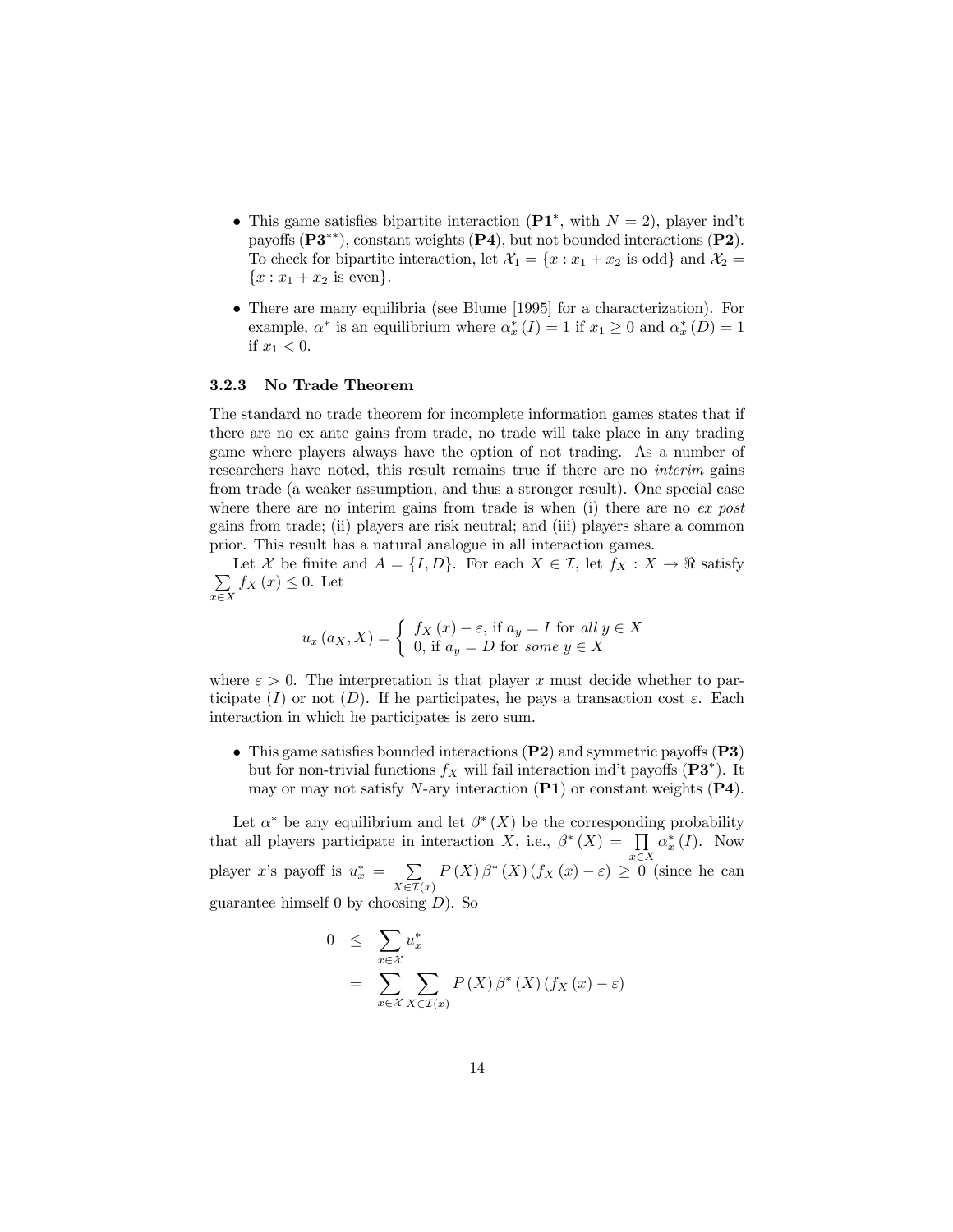$$
= \sum_{X \in \mathcal{I}} \sum_{x \in X} P(X) \beta^*(X) (f_X(x) - \varepsilon)
$$
  
 
$$
\leq -\varepsilon \sum_{X \in \mathcal{I}} \# X.P(X) . \beta^*(X) .
$$

Thus  $P(X) > 0 \Rightarrow \beta^*(X) = 0 \Rightarrow \alpha_x^*(D) = 1$  for some  $x \in X$ . In other words:

 $\bullet$  In every positive probability interaction, at least one player chooses  $D$ .

In the incomplete information interpretation, the common prior assumption plays a crucial role in this result (it ensures that the ex post zero sum property implies no interim gains from trade). The analogous property in interaction games (built into this formulation) is that each player uses the same interaction weights.

#### 3.2.4 Conventions

Shin and Williamson [1996] described and analysed (a more general version of) the following game (with an incomplete information interpretation). Let  $\mathcal X$  be finite,  $A = [0, 1]$  and

$$
u_x(a_X, X) = \widetilde{u}_x(a_{X \setminus x}, X) - \varepsilon \left( a_x - \frac{1}{\#X - 1} \sum_{y \in X \setminus x} a_y \right)^2
$$

for some  $\varepsilon > 0$ . Thus player x's payoff from interaction X is additively separable in two components. The first component,  $\tilde{u}_x (a_{X\setminus x}, X)$ , does not depend on player x's action. The second component is a quadratic loss function proportional to the squared distance between player  $x$ 's action and the weighted average of the actions of others in the interaction.

• This game satisfies bounded interactions  $(P2)$ ; it may or may not satisfy N-ary interaction  $(PI)$ , symmetric payoffs  $(P3)$  and constant weights (P4).

Each player's best response is always to choose an action that is a weighted average of actions chosen by the other players in the interactions he is a member of. Thus this is a convention game where each player wants to mimic those he interacts with. Thus for any  $\psi \in [0, 1]$ , there is an equilibrium where  $\alpha_x (\psi) = 1$ for all  $x \in \mathcal{X}$ . More surprisingly, if every player is linked, directly or indirectly, to every other player, all equilibria take this form. More precisely, this is true if the following property is satisfied.

**P5 (Connectedness):** For all  $x, y \in \mathcal{X}$ , there exists a sequence of interactions  $X_1, ..., X_K$  such that  $x \in X_1; y \in X_K; P(X_k) > 0$  for all  $k = 1, ..., K;$  and  $X_k \cap X_{k+1} \neq \emptyset$  for all  $k = 1, ..., K - 1$ .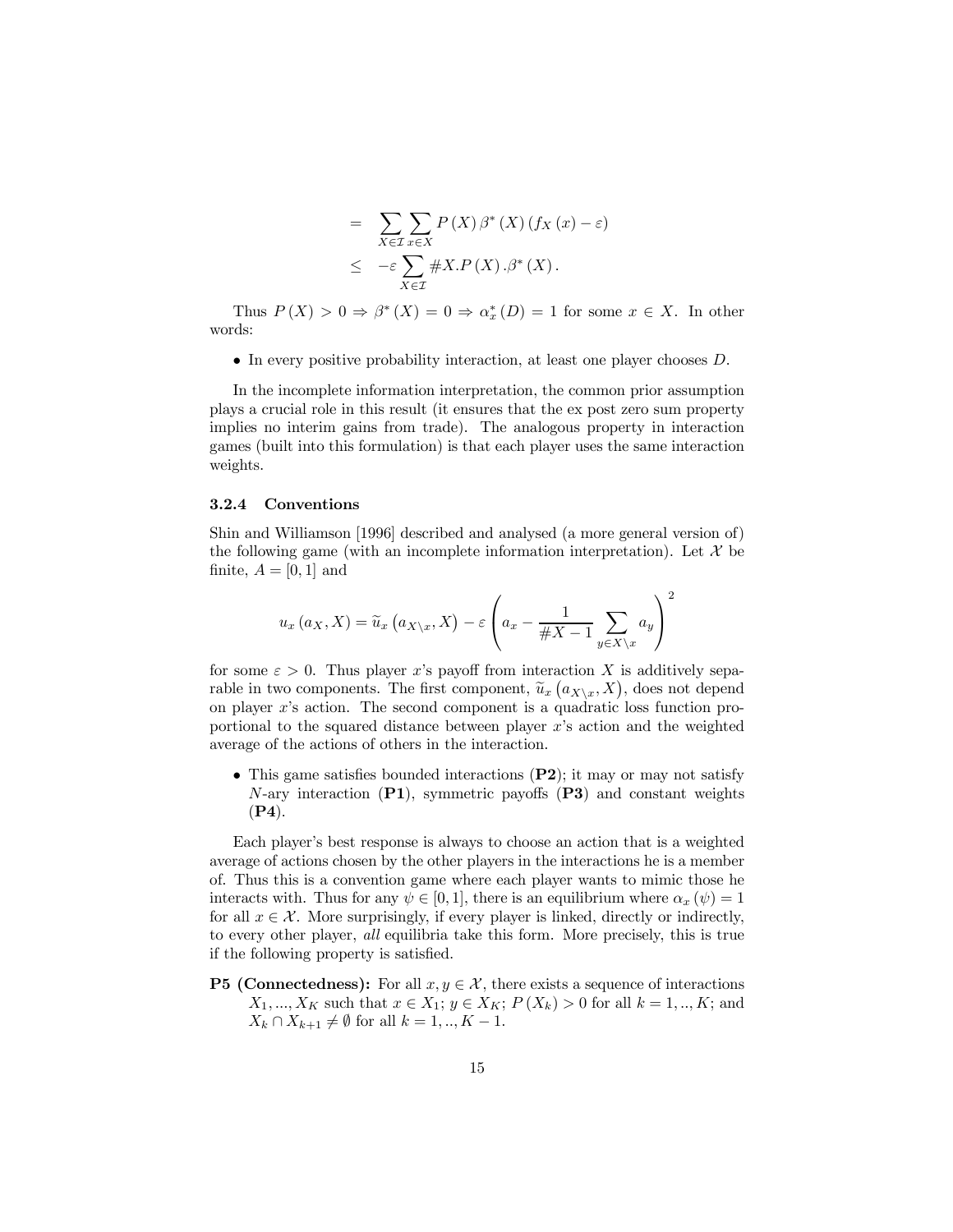The argument is straightforward. Let  $\overline{\psi}$  be largest action played with positive probability by any player (say it is player  $x$ ). Since each player's action is a strictly convex combination of the actions played by all players he interacts with, we have  $\alpha_y(\overline{\psi}) = 1$  for all  $y \in$  $\overline{\phantom{a}}$  $\{X \in \mathcal{I}\{x\}: P(X) > 0\}$ X. Iterating this

argument, connectedness ensures that  $\alpha_y(\overline{\psi}) = 1$  for all  $y \in \mathcal{X}$ .

It might be highly inefficient to have all players choose a constant action, i.e., if  $\varepsilon$  is very small and  $\widetilde{u}_x$  depends non-trivially on  $a_{X\setminus x}$ .<sup>4</sup>

#### 3.3 Related Literature and Further Solution Concepts

#### 3.3.1 Role Dependent Payoffs, Player Independent Payoffs and Correlated Equilibria

N-partite interaction  $(\mathbf{P1}^*)$  was the defining characteristic of an incomplete information game. But it also has a natural interpretation under a local interaction / random matching interpretation: each player has a role and each interaction consists of exactly one player in each of N roles. Under this interpretation, it is natural to consider settings where a player's payoff depends on his role, but nothing else. This restriction can be described formally as follows. Write  $\mathcal{I}_N$  for the set of interactions with  $\#X = N$ , and  $\mathcal{I}_N(x) \equiv \mathcal{I}(x) \cap \mathcal{I}_N$ . Any  $X \in \mathcal{I}_N$  can be written as  $X = {\{\nu(n,X)\}}_{n=1}^N$ , where  $\nu(n,X)$  is the unique (by N-partite interaction) element of  $X \cap \mathcal{X}_n$ . An N-player game (not necessarily symmetric) is parameterized by payoff functions  ${g_n}_{n=1}^N$ , with each  $g_n: A^N \to \Re$ .

**P3a (Role Dependent Payoffs):** There is an N-player game  ${g_n}_{n=1}^N$ , such  $n=1$ that  $u_x(a_X, X) = g_n\left(\left(a_{\nu(m,X)}\right)_{m=1}^N\right)$ for all  $x \in \mathcal{X}_n, X \in \mathcal{I}_N(x)$  and  $a_X \in A^{X}$ .<sup>5</sup>

Mailath, Samuelson and Shaked [1995] studied interaction games (with a random matching interpretation) satisfying  $N$ -partite interaction  $(PI)$ , bounded interactions  $(P2)$  and role dependent payoffs  $(P3a)$ . They showed the following. Let  $\mu \in \Delta(A^{\hat{N}})$  be the probability distribution over action profiles generated by some equilibrium  $\alpha$  of an interaction game, i.e.,

$$
\mu(\widehat{a}) = \sum_{X \in \mathcal{I}} P(X) \left( \prod_{n=1}^{N} \alpha_{\nu(n,X)} (\widehat{a}_{\nu(n,X)}) \right).
$$

This probability distribution  $\mu$  is a correlated equilibrium of the N-player game parameterized by  $\{g_n\}_{n=1}^N$  $\sum_{n=1}^{N}$ . Under the incomplete information interpretation,

<sup>&</sup>lt;sup>4</sup>Morris [1997] contains positive results on the co-existence of conventions with *discrete* actions. See also Sugden [1995] and Young [1996].

<sup>&</sup>lt;sup>5</sup>Player ind't payoffs  $(P3^{**})$  implies role dependent payoffs  $(P3a)$ , but role dependent payoffs need not imply even symmetric payoffs  $(P3)$ .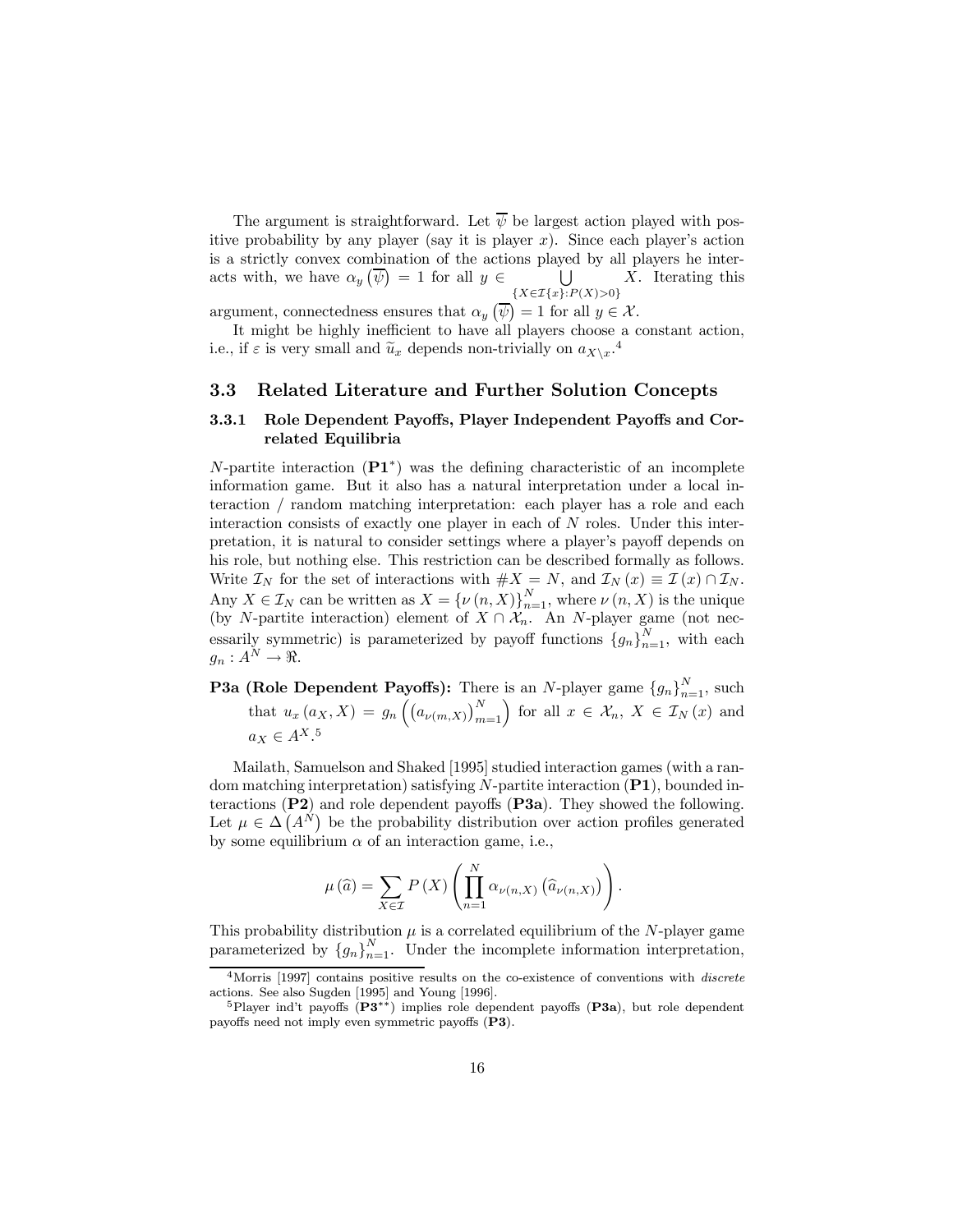the role dependent payoffs assumption  $(P3a)$  is equivalent to assuming that each big player's payoffs are independent of his type. Thus the above result is equivalent to Aumann's [1987] classic characterization of correlated equilibrium. 6

A related result holds in the case where N-partite interaction  $(\mathbf{P1}^*)$  is weakened to  $N$ -ary interaction  $(P1)$ , although in this case it is necessary to have player ind't payoffs  $(P3^{**})$  (see Mailath, Samuelson and Shaked [1995] and Ianni [1996]). Since player ind't payoffs is satisfied, assume that payoffs of all players are given by symmetric payoff function q. For some equilibrium  $\alpha$  of an interaction game, we can calculate the probability distribution over unordered profiles of actions. We can then construct a probability distribution  $\mu \in \Delta \left( A^N \right)$ over *ordered* action profiles by assuming that any ordering is equally likely. This probability distribution is a symmetric correlated equilibrium of the symmetric N-player game  $g[N]$ . The formal construction is

$$
\mu(\widehat{a}) = \frac{1}{\#\{\widehat{a'} \in A^N : \widetilde{\pi}(\widehat{a'}) = \widetilde{\pi}(\widehat{a})\}} \sum_{X \in \mathcal{I}} \sum_{\{a_X : \widetilde{\pi}(a_X) = \widetilde{\pi}(\widehat{a})\}} P(X) \left(\prod_{x \in X} \alpha_x(a_x)\right)
$$

(note that  $\tilde{\pi}(\hat{a}') = \tilde{\pi}(\hat{a})$  exactly if  $\hat{a}'$  and  $\hat{a}$  represent the same collection of actions - possibly in a different order).

#### 3.3.2 Iterated Deletion of Strictly Dominated Strategies

The natural definitions of equilibrium in incomplete information games, random matching games and local interaction games all correspond to the natural definition of equilibrium in the general interaction games. However, other solution concepts do not translate quite as straightfowardly. Consider the following definition of iterated deletion of strictly dominated strategies for interaction games.

Definition 2 Define  $\{\mathcal{U}_x^k\}$  $\mu_{x \in \mathcal{X}}$ , each  $\mathcal{U}_{x}^{k} \subseteq A$ , iteratively as follows:  $\mathcal{U}_{x}^{0} = A$ ;  $\mathcal{A}^k = \left\{ \alpha \in [\Delta(A)]^{\mathcal{X}} : \alpha_x(a) = 0 \text{ if } a \notin \mathcal{U}_x^k \right\};$  $\mathcal{U}_x^{k+1} = \left\{ a \in \mathcal{U}_x^k : v_x(a, \alpha_{-x}) \ge v_x(a', \alpha_{-x}) \text{ for all } a' \in A_x, \text{ for some } \alpha \in \mathcal{A}^k \right\}.$ Action a survives iterated deletion of strictly dominated strategies for player x

if  $a \in \mathcal{U}_x^{\infty} \equiv \bigcap$  $\bigcap_{k\geq 1}\mathcal{U}_x^k.$ This definition corresponds to iterated deletion of strictly *interim* dominated

strategies in an incomplete information game [Fudenberg and Tirole 1991, p. 226].

 $6$ The common prior assumption was necessary for Aumann's [1987] characterization. Dropping the common prior assumption, his assumptions imply only that each player  $x$  (with  $x \in \mathcal{X}_n$ ) chooses an action that survives iterated deletion of strictly dominated strategies (for player *n* in the *N*-player game  ${g_n}_{n=1}^N$ . The same conclusion would follow if we relaxed the assumption (in interaction games) that players use the same weights in calculating payoffs.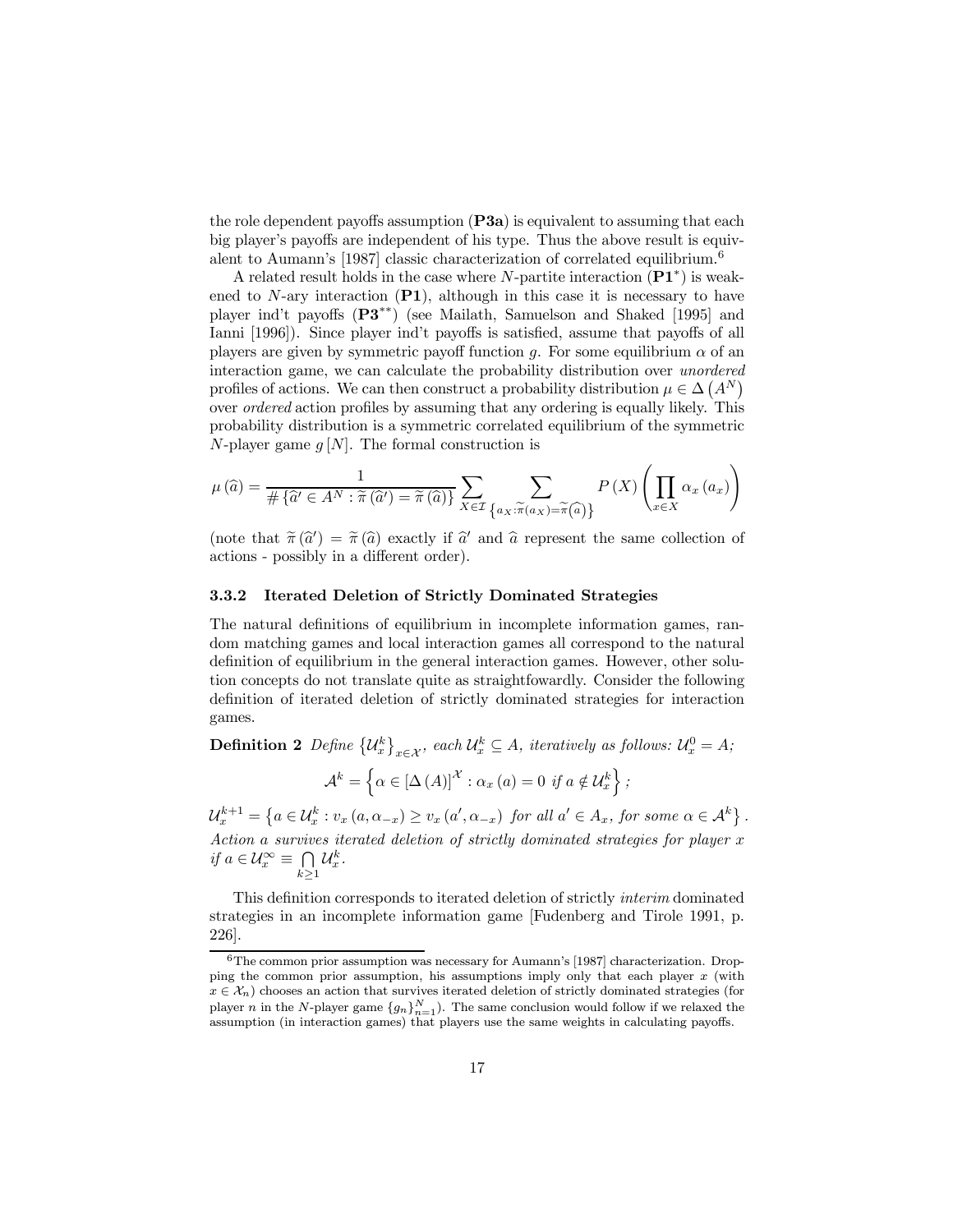# 4 A Unified Analysis of Interaction Games

Some tools for analyzing interaction systems  $(X, P)$  are introduced in section 4.1; these tools are applied to characterizing equilibrium behaviour and dynamics in interaction games in sections 4.2 and 4.3 respectively.

#### 4.1 The Structure of Interaction

#### 4.1.1 Proportion Operators

Let  $Y \subseteq \mathcal{X}$  be a group of players. We are interested in the set of players who have most of their interactions within group Y. For any  $p \in (0,1]$ , let  $B^p(Y)$ be the set of players for whom proportion at least  $p$  of their interactions involve exclusively players within group  $Y$ , i.e.,

$$
B^{p}(Y) \equiv \left\{ x \in \mathcal{X} : \frac{\sum\limits_{\{X \in \mathcal{I}(x): X \subseteq Y\}} P(X)}{\sum\limits_{X \in \mathcal{I}(x)} P(X)} \ge p \right\}.
$$

Observe that  $B^p(Y) \subseteq Y$  for all  $Y \subseteq \mathcal{X}$ . Group Y is p-cohesive if each member of Y has proportion p of his interactions within Y, i.e.,  $Y \subseteq B^p(Y)$ . Iterating the operator, we have:

$$
C^{p}(Y) = \bigcap_{k \geq 1} [B^{p}]^{k}(Y).
$$

Thus  $C^p(Y)$  is the collection of players for whom all the following statements are true. At least proportion  $p$  of their interactions are within  $Y$ . At least proportion  $p$  of their interactions involve players who have at least proportion  $p$  of their interactions within  $Y$ . And so on.

It is straightforward to show that  $B<sup>p</sup>$  satisfies the following two properties:

if 
$$
Y \subseteq Y'
$$
, then  $B^p(Y) \subseteq B^p(Y')$ ; (monotonicity)

if 
$$
Y_{k+1} \subseteq Y_k
$$
 for all k, then  $\bigcap_{k \geq 1} B^p(Y_k) \subseteq B^p\left(\bigcap_{k \geq 1} Y_k\right)$ . (continuity)

The following result is a consequence of these two properties.

**Proposition 1** For all groups  $Y: (1)$   $C^p(Y)$  is the largest p-cohesive group contained in Y. (2)  $x \in C^p(Y)$  if and only if there exists a p-cohesive group Y' such that (i)  $x \in Y'$  and (ii)  $Y' \subseteq Y$ .

**Proof.**  $C^p(Y) \equiv \bigcap_{k \geq 1} [B^p]^k(Y) \subseteq \bigcap_{k \geq 2} [B^p]^k(Y) \subseteq B^p$  $\bigcap_{k\geq 1} [B^p]^k(Y)$  $\setminus$ =  $B^p(C^p(Y))$ , by continuity, so  $C^p(Y)$  is p-cohesive. Now for all  $Y' \subseteq Y$ ,  $\left[B^p\right]^k(Y) \subseteq \left[B^p\right]^k(Y)$  for all  $k \geq 1$ , by iterated application of monotonicity; thus  $C^p(Y') \subseteq C^p(Y)$ . If in addition Y' in p-cohesive, then  $Y' = C^p(Y') \subseteq$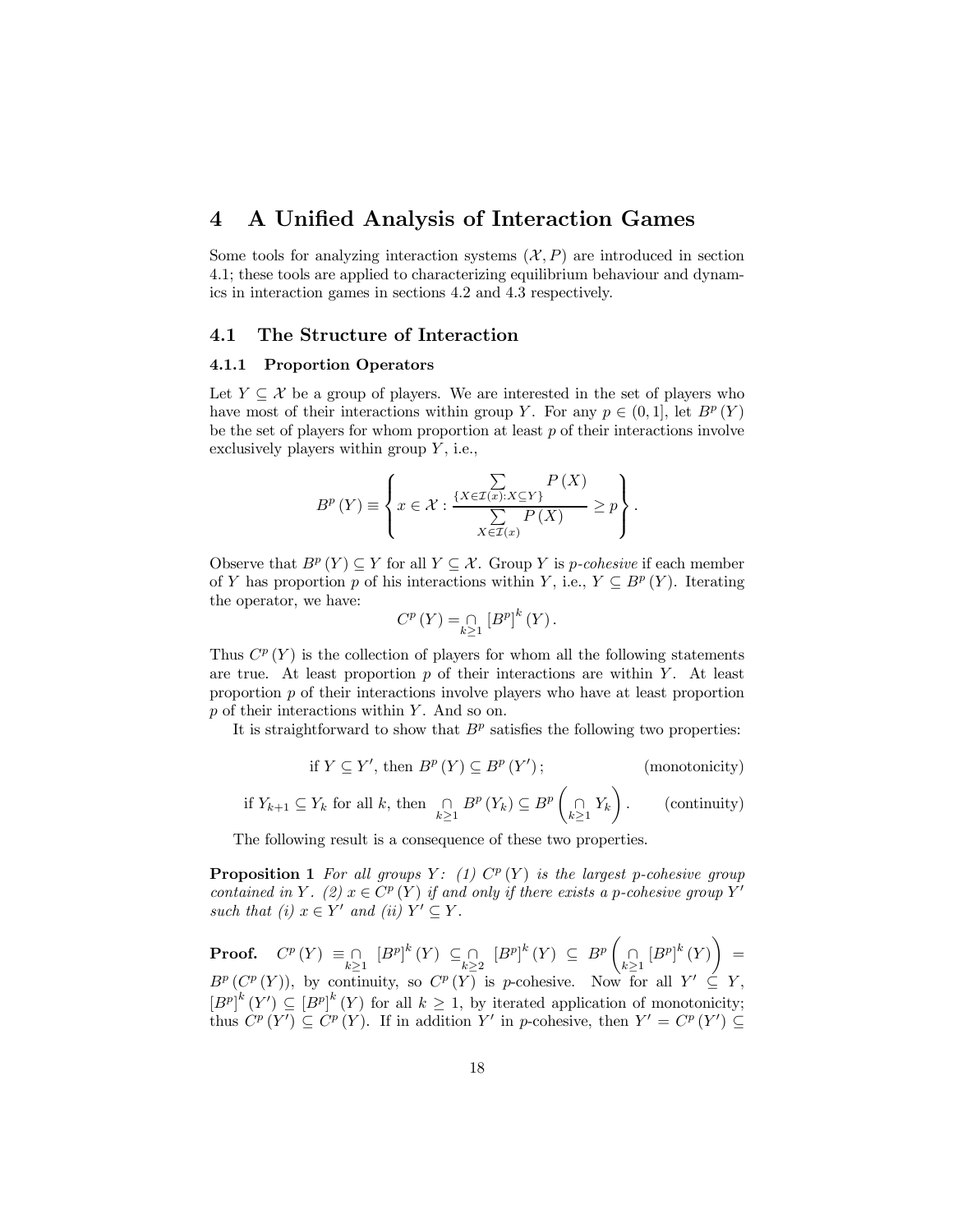$C^p(Y)$ , proving (1). For the "only if" part of (2), set  $Y' = C^p(Y)$ . For the "if" part of (2), we have  $x \in Y'$  by (i),  $Y' = C^p(Y')$  by assumption that Y' is p-cohesive and  $C^p(Y') \subseteq C^p(Y)$  by (ii) and part (1). So  $x \in Y' = C^p(Y') \subseteq$  $C^p(Y)$ .  $\Box$ 

#### 4.1.2 Interpretation of Proportion Operators and Cohesion

**Incomplete Information** Assume N-partite interaction  $(\mathbf{P1}^*)$  and bounded interactions (P2). Thus under the incomplete information interpretation,  $\mathcal{X}_n$ is the set of types of big player n. For any  $X \in \mathcal{I}_N$ , write  $\nu(n, X)$  for the unique element of  $X \cap \mathcal{X}_n$ :  $\nu(n, X)$  is the type of big player n if the state (i.e., the interaction) is X. For arbitrary events  $E \subset \mathcal{I}$ , Monderer and Samet [1989] defined  $\overline{B_n^p}(E)$  to be the set of states where player *n* believes event E with probability at least p. Thus  $\tilde{B}_n^p : 2^{\mathcal{I}} \to 2^{\mathcal{I}}$  is defined by

$$
\widetilde{B}_{n}^{p}(E) \equiv \left\{ X \in \mathcal{I} : \frac{\sum\limits_{\{X' \in \mathcal{I}(\nu(n,X)): X' \in E\}} P(X')}{\sum\limits_{X' \in \mathcal{I}(\nu(n,X))} P(X')} \right\}.
$$

Now let  $\widetilde{B}_*^p(E)$  be the set of states where all big players believe event E with probability at least p, i.e.,  $\widetilde{B}_{*}^{p}(E) \equiv \bigcap^{N}$  $\bigcap_{n=1} \overline{B_n^p}(E)$ . How is this belief operator  $\widetilde{B}_{*}^{p}$  related to the proportion operators defined above? Under the incomplete information interpretation, a group  $Y$  is a collection of types. We can associate with each collection of types an event  $E(Y) \equiv \{X \in \mathcal{I} : X \subseteq Y\}$ . Now it is true by definition that

$$
\widetilde{E}(B^p(Y)) = \{X \in \mathcal{I} : X \subseteq B^p(Y)\}
$$
\n
$$
= \left\{X \in \mathcal{I} : \frac{\sum\limits_{X' \in \mathcal{I}(x): X' \subseteq Y} P(X')}{\sum\limits_{X' \in \mathcal{I}(x)} P(X')} \ge p \text{ for all } x \in X\right\}
$$
\n
$$
= \bigcap_{n=1}^N \left\{X \in \mathcal{I} : \frac{\sum\limits_{X' \in \mathcal{I}(x(n,X)): X' \subseteq Y} P(X')}{\sum\limits_{X' \in \mathcal{I}(v(n,X))} P(X')}\ge p\right\}
$$
\n
$$
= \bigcap_{n=1}^N \left\{X \in \mathcal{I} : \frac{\sum\limits_{X' \in \mathcal{I}(v(n,X): X' \in \widetilde{E}(Y)} P(X')}{\sum\limits_{X' \in \mathcal{I}(v(n,X))} P(X')}\ge p\right\}
$$
\n
$$
= \bigcap_{n=1}^N \widetilde{B}_n^p(\widetilde{E}(Y))
$$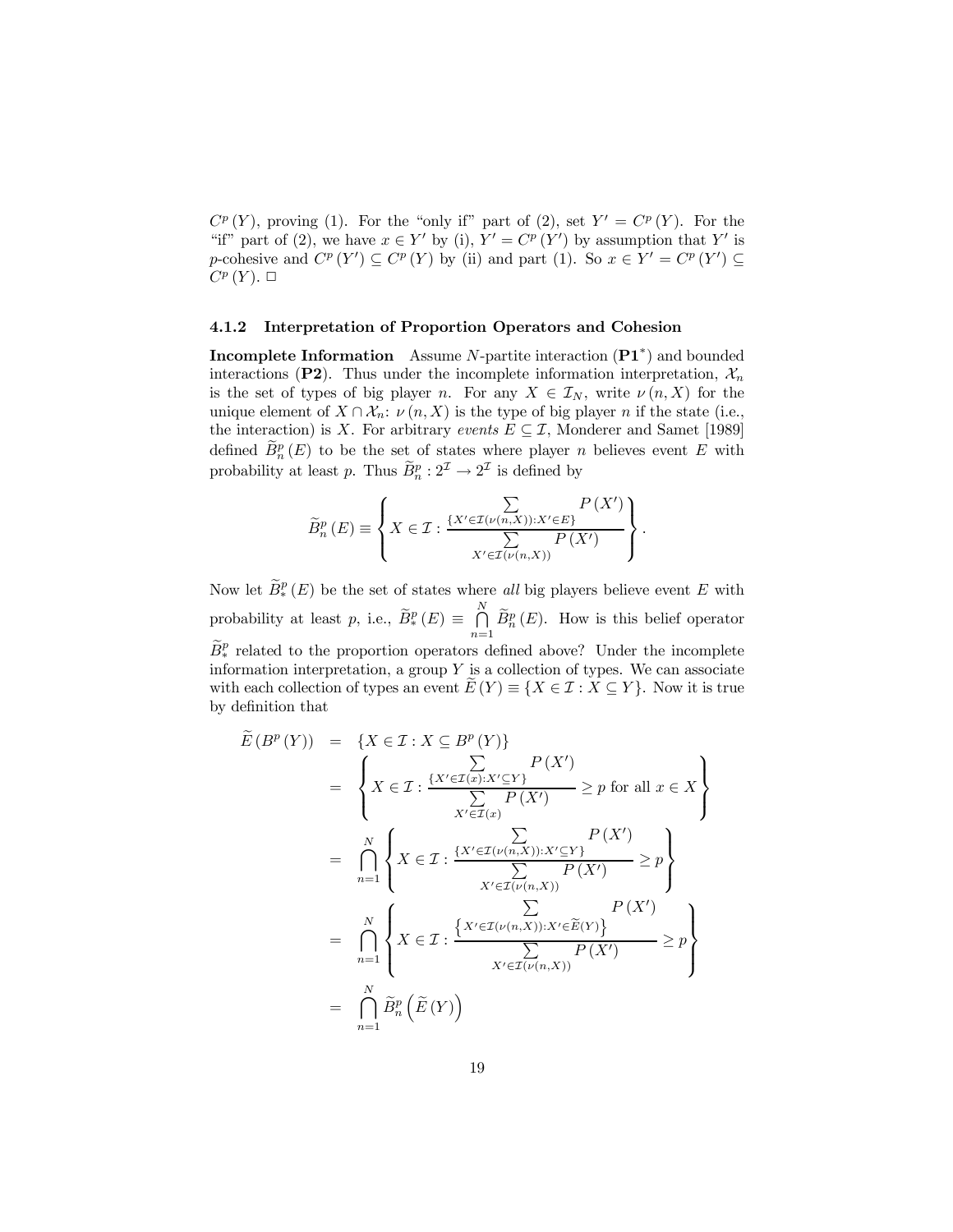$$
\quad = \quad \widetilde{B}^p_*\left(\widetilde{E}\left(Y\right)\right).
$$

Thus proportion operators can be thought of as belief operators restricted to simple events that have the form  $E(Y)$  (for the game theory applications that we will discuss in the next section, these are exactly the events we are interested in). Proposition 1 is thus a simple corollary of proposition 3 of Monderer and Samet [1989].<sup>7</sup> In the language of Monderer and Samet [1989], an event  $E(Y)$ is "evident p-belief" if and only if the group Y is p-cohesive; and  $\widetilde{E}(C^p(Y))$  is the set of states where the event  $E(Y)$  is "common p-belief."

**Local Interaction** Under the local interaction interpretation, a group  $Y$  is p-cohesive if at least proportion  $p$  of the interactions of each member involve only members of that group. The local interaction interpretation of cohesion is discussed extensively in a companion piece, Morris [1997]. That paper explores a simple form of local interaction described by a graph  $(\mathcal{X}, \sim)$ , where  $\sim$  is a symmetric and irreflexive relation. Two players  $x$  and  $y$  are said to be neighbours if  $x \sim y$ . This corresponds (in the language of this paper) to the case of  $\left\{\n\begin{array}{l}\n1, & \text{if } X = \{x, y\} \text{ and } x \sim y \\
0, & \text{otherwise}\n\end{array}\n\right.$  In this simple setting, it was natural to consider binary interaction (P1, with  $N = 2$ ) and constant weights (P4), i.e.,  $P(X) =$ 0, otherwise an operator defined by:

$$
\Pi^{p}(Y) = \left\{ x \in \mathcal{X} : \frac{\# \{ y \in Y : y \sim x \}}{\# \{ y \in \mathcal{X} : y \sim x \}} \ge p \right\}.
$$

This operator is related to the proportion operator of this paper as follows:

$$
B^{p}(Y) = \left\{ x \in \mathcal{X} : \frac{\sum\limits_{\{x,y\} \in \mathcal{I}(x):\{x,y\} \subseteq Y\}} P(\{x,y\})}{\sum\limits_{\{x,y\} \in \mathcal{I}(x)} P(\{x,y\})} \ge p \right\}
$$
  

$$
= \left\{ \left\{ x \in \mathcal{X} : \frac{\#\{y \in Y: y \sim x\}}{\#\{y \in \mathcal{X}: y \sim x\}} \right\}, \text{ if } x \in Y
$$
  

$$
= Y \cap \Pi^{p}(Y).
$$

**Random Matching** Under the random matching interpretation, group Y is  $p$ -cohesive if each member of  $Y$  attaches probability at least  $p$  to any interaction he is in involving only members of group  $Y$ .

<sup>&</sup>lt;sup>7</sup>In fact, the restriction to simple events simplifies the argument:  $\widetilde{B}_{*}^{p}$  is monotonic when restricted to simple events, but not otherwise.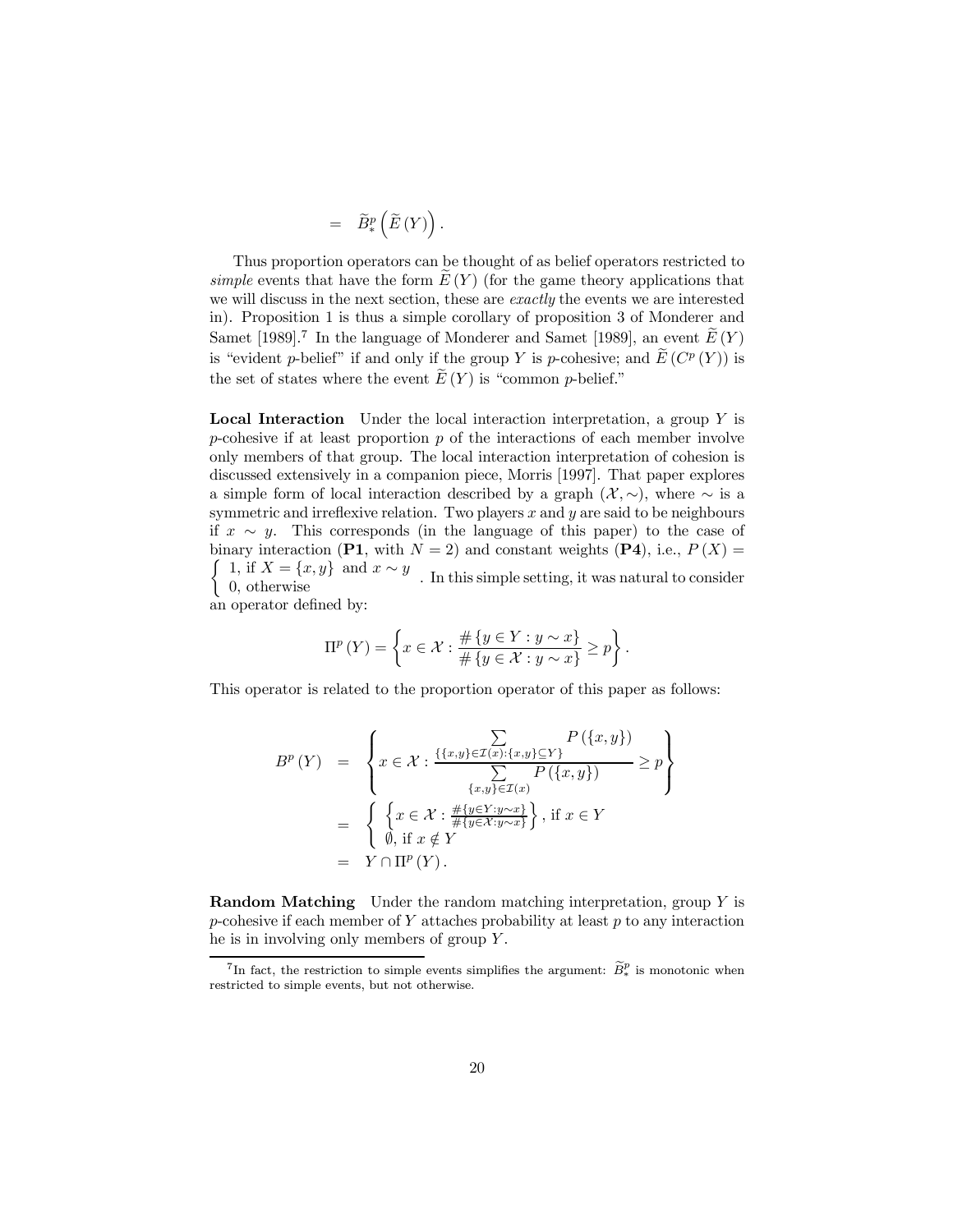#### 4.1.3 The Size of p-Cohesive Groups

It will be useful to know something about the relation between the size of group Y and the size of the group  $C^p(Y)$ . Write  $\overline{Y}$  for the complement of Y in X. Proposition 4.2 of Kajii and Morris [1995] can be modified to show:

**Corollary** 1 If N-ary interaction (P1) holds<sup>8</sup> and  $p < \frac{1}{N}$ , then for all  $Y \subseteq \mathcal{X}$ :

$$
\sum_{\left\{X \in \mathcal{I}: X \cap \overline{C^p(\overline{Y})} \neq \emptyset\right\}} P(X) \leq \left(\frac{(N-1)\,p}{1-Np}\right) \sum_{\left\{X \in \mathcal{I}: X \cap Y \neq \emptyset\right\}} P(X).
$$

Note that this result only has content if  $\sum$  $\{X \in \mathcal{I}: X \cap Y \neq \emptyset\}$  $P(X)$  is finite. The

right hand expression is a positive constant (that depends only on N and  $p$ ) times the sum of the weights of all interactions involving members of  $Y$ . The left hand expression is the sum of the weights of all interactions that involve players who are not in  $C^p(\overline{Y})$ .

To translate this into a restriction on the number of players, we require some relationship between numbers of players and the sum of the weights of the interactions that they are involved in. Thus we have:

#### **P6 (Bounded Player Weights):** There exists  $\kappa > 0$  and  $\nu \ge 1$  such that for all  $x \in \mathcal{X}$ ,

$$
\kappa \le \sum_{X \in \mathcal{I}(x)} P(X) \le \kappa \nu.
$$

Note that under this restriction  $\mathcal X$  is finite if and only if bounded interactions (P2) holds. Now we have:

**Lemma 1** If N-ary interaction  $(PI)$  and bounded player weights  $(PI)$  hold, and  $p < \frac{1}{N}$ , then for all finite  $Y \subseteq \mathcal{X}$ :

$$
\# \overline{C^p\left(\overline{Y}\right)} \leq \left(\frac{1-p}{\frac{1}{N}-p}\right)\nu \# Y.
$$

So under the premises of the lemma, if Y contains most players,  $C^p(Y)$  must contain most players.

**Proof.** By P6,  $\sum$  $\sum_{X \in \mathcal{I}(x)} P(X) \leq \kappa \nu$  for all  $x \in Y$ ; thus

$$
\sum_{\{X \in \mathcal{I}: X \cap Y \neq \emptyset\}} P(X) \le \sum_{x \in Y} \sum_{X \in \mathcal{I}(x)} P(X) \le \kappa \nu \# Y. \tag{2}
$$

 $8N$ -ary interaction could be weakened to the assumption that all interactions involve at most N players, i.e.,  $P(X) > 0 \Rightarrow \#X \leq N$ .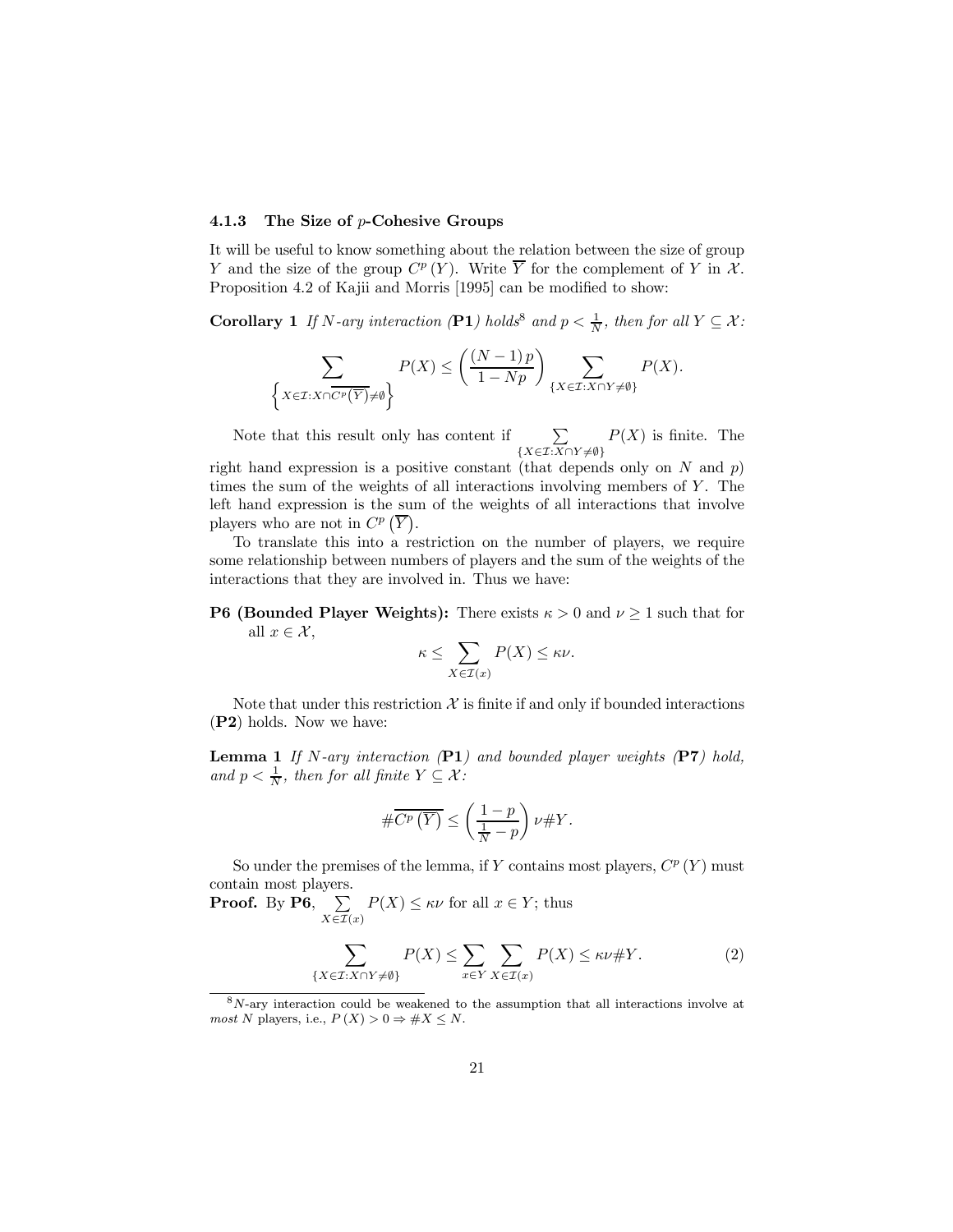By **P6**, 
$$
\sum_{X \in \mathcal{I}(x)} P(X) \ge \kappa
$$
 for all  $x \in \overline{C^p(\overline{Y})}$ ; thus  
\n
$$
N\left(\sum_{\{X \in \mathcal{I}: X \cap \overline{C^p(\overline{Y})} \neq \emptyset\}} P(X)\right) = \sum_{x \in \mathcal{X}} \left(\sum_{\{X \in \mathcal{I}(x): X \cap \overline{C^p(\overline{Y})} \neq \emptyset\}} P(X)\right)
$$
\n
$$
\ge \sum_{x \in \overline{C^p(\overline{Y})}} \sum_{X \in \mathcal{I}(x)} P(X)
$$
\n
$$
\ge \kappa \# \overline{C^p(\overline{Y})}. \tag{3}
$$

Now equation (3), corollary 1 and equation (2) imply the result.  $\Box$ 

### 4.2 Equilibrium

This section reports versions of (incomplete information) results in Morris, Rob and Shin [1995] and Kajii and Morris [1995] applied to general interaction games. Most proofs are omitted, as the arguments are essentially unchanged.

#### 4.2.1 Existence

Througout this section, the following pair of assumptions sufficient for equilibrium existence are assumed. 9

**P7** (Finite Action Set):  $A$  is a finite set.

**P8 (Finite Interactions):**  $P(X) > 0 \Rightarrow X$  is finite.

**Remark 1** If interaction game  $(\mathcal{X}, P, A, \{u_x\}_{x \in \mathcal{X}})$  satisfies **P7** and **P8**, then there exists an equilibrium.

I also assume interaction ind't payoffs  $(P3^*)$  throughout this section. This assumption is inessential: slightly more complicated results could be proved without it. Under assumption  $(\mathbf{P3}^*)$ , we can write  $u_x(a,\pi)$  for player x's payoff from any interaction in which he chooses action a, his opponents choose  $a_{X\setminus x}$ and  $\pi = \hat{\pi}(a_{X\setminus x}).$ 

$$
u_x (a_X, \mathcal{X}) = \begin{cases} 1, & \text{if } a_x = I \text{ and } a_y = D \text{ for all } y > x \\ -1, & \text{if } a_x = I \text{ and } a_y = I \text{ for some } y > x \\ 0, & \text{if } a_x = D \end{cases}.
$$

<sup>&</sup>lt;sup>9</sup>Existence fails in the following example satisfying **P7** but not **P8**. Let  $\mathcal{X} = \mathcal{Z}$ ;  $A = \{I, D\}$ ;  $P(X) = 1$  and  $P(X) = 0$  for all  $X \neq \mathcal{X}$ ; and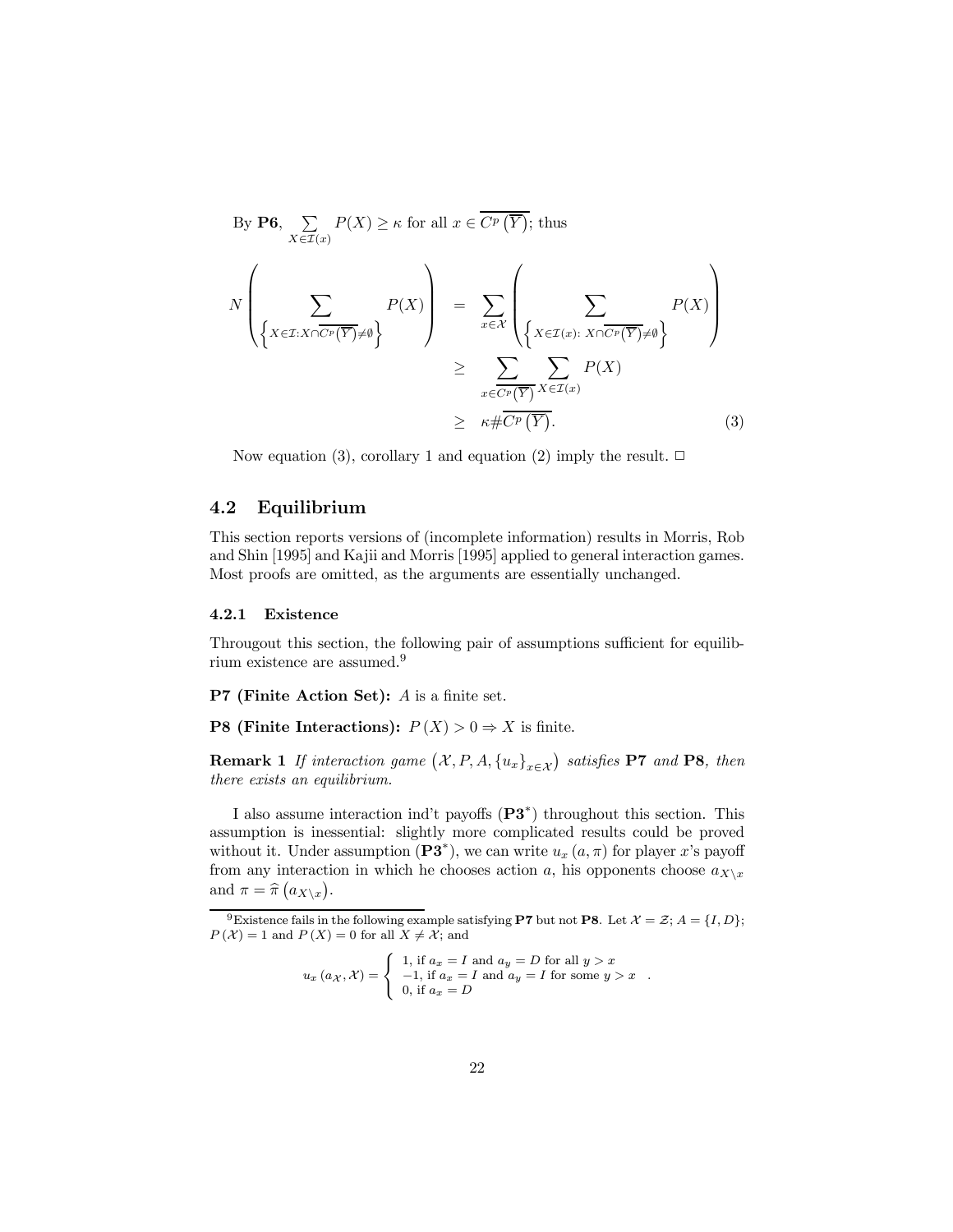#### 4.2.2 The Basic Lemma

The first question we want to address is: when is it possible to characterize equilibrium behaviour for some group of players independently of what other players do? We provide one set of sufficient conditions, combining the cohesion properties of the interaction system with the following property of payoffs, adapted from Morris, Rob and Shin [1995]. Write  $\pi_a$  for the probability distribution putting probability 1 on action a, i.e.,  $\pi_a(a') =$  $\int 1$ , if  $a' = a$ 0, otherwise .

**Definition 3** Action a is p-dominant for x if, for all  $a' \in A$  and  $\pi \in \Delta(A)$ ,

$$
pu_x(a, \pi_a) + (1 - p) u_x(a, \pi) \geq pu_x(a', \pi_a) + (1 - p) u_x(a', \pi).
$$

Thus action a is p-dominant if it a best response whenever proportion  $p$  of interactions involve all other players choosing a also. If a is 1-dominant at  $x$ , then everyone playing a is a symmetric Nash equilibrium of  $u_x$  [N], the N-player game where each player's payoffs are given by  $u_x$ . If a is 0-dominant, then action a is a (weakly) dominant action.

Fix an interaction game and write  $\Psi(a, p)$  for the set of players for whom action a is p-dominant.

**Lemma 2** Consider a disjoint collection of groups  $\{Y_1, ..., Y_K\}$  with  $Y_k \subseteq \Psi(a_k, p_k)$ and  $Y_k$  p<sub>k</sub>-cohesive for each  $k = 1, ..., K$ ; there is an equilibrium  $\alpha$  of the interaction game with  $\alpha_x(a_k) = 1$  for all  $x \in Y_k$ ,  $k = 1, ..., K$ .

**Proof.** Consider the modified interaction game where all players in  $Y_k$  are required to play action  $a_k$  with probability one. Let  $\alpha$  be an equilibrium of the modified game (an equilibrium exists by remark 1). I will show that  $\alpha$  is an equilibrium of the original game. By construction,  $\alpha_x$  is a best response at all  $x \notin \bigcup_{k=1}^K$  $\bigcup_{k=1} Y_k$ . But if  $x \in Y_k$ , then, since  $Y_k$  is  $p_k$ -cohesive, proportion at least  $p_k$ of x's neighbours are in  $Y_k$ . Thus proportion at least  $p_k$  are playing  $a_k$ . Since  $x \in Y_k \subseteq \Psi(a_k, p_k), a_k$  is a best response.  $\Box$ 

This result is an extension (to interaction games) of lemma 5.2 of Kajii and Morris [1995] which in turn builds on theorem B of Monderer and Samet [1989]. By proposition 1, the largest p-cohesive group contained in  $\Psi(a, p)$  is  $C^p(\Psi(a,p))$ . Thus the following proposition follows from lemma 2.

**Proposition 2** Interaction game  $(\mathcal{X}, P, A, \{u_x\}_{x \in \mathcal{X}})$  has an equilibrium  $\alpha$  with  $\alpha_x(a) = 1$  for all  $x \in C^p(\Psi(a, p)).$ 

The following example (which is a generalization of the investment game of section 2) illustrates the sense in which this result is tight.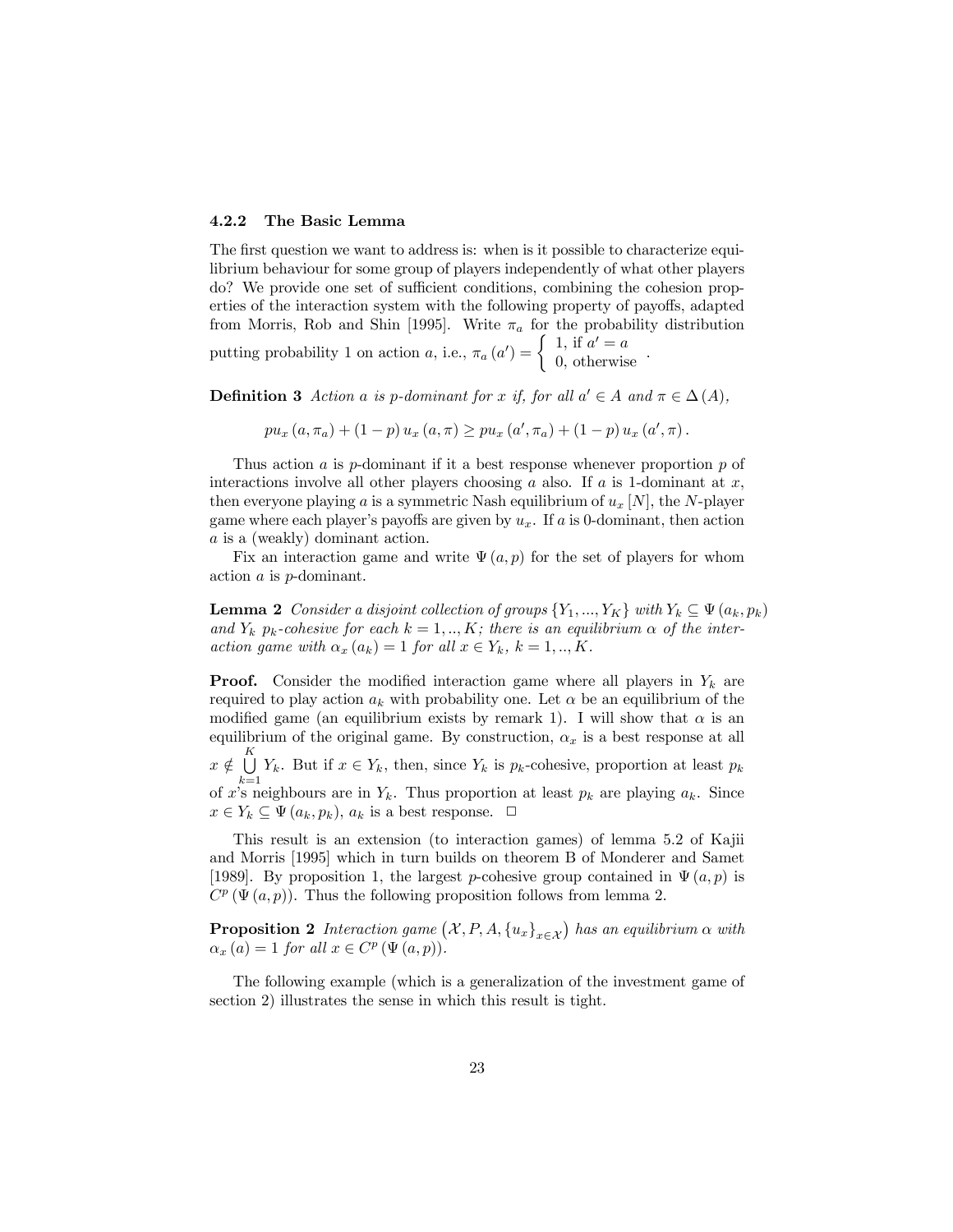**Unanimity Game:** Consider interaction games  $(\mathcal{X}, P, A, \{u_x\}_{x \in \mathcal{X}})$  of the following form. Let  $A = \{I, D\}$ ; let X be partitioned into two sets F (favorable) and  $U$  (unfavorable); let

$$
u_x(a,\pi) = \begin{cases} \frac{q}{1-q}, \text{ if } a = I, \pi = \pi_a \text{ and } x \in F \\ -1, \text{ if } a = I \text{ and either } x \in U \text{ or } \pi \neq \pi_a \\ 0, \text{ if } a = D \end{cases}
$$

for some  $q \in (0, 1).^{10}$ 

Action I is  $(1 - q)$ -dominant at all  $x \in F$ . Thus by proposition 2, there exists an equilibrium where all players in  $C^{1-q}(F)$  choose action I. But we can also show that action  $D$  is the only action that survives iterative deletion of strictly dominated strategies for all players not in  $C^{1-q}(F)$ . To see why, observe that  $\mathcal{U}_x^1 = \{D\}$  for all  $x \in U$ . Now if  $x \in \overline{B^{1-q}(F)}$ , x has more than proportion q of his interactions not contained in  $F$ . Thus his payoff to action  $I$  is strictly less than  $(1-q)\left(\frac{q}{1-q}\right)$  $+ q(-1) = 0$ . Thus  $\mathcal{U}_x^2 = \{D\}$  for all  $x \in \overline{B^{1-q}(F)}$ ; iterating this argument shows that  $\mathcal{U}_x^{k+1} = \{D\}$  for all  $x \in [B^{1-q}]^k(F)$  and so  $\mathcal{U}_x^{\infty} = \{D\}$  for all  $x \in \overline{C^{1-q}(F)}$ .<sup>11</sup>

#### 4.2.3 Contagion Threshold

Suppose that action  $\alpha$  is  $p$ -dominant for almost all players. Is this enough to ensure that action a is played in some equilibrium? The investment game of section 2 suggests not. The action I was  $\frac{2}{3}$ -dominant at almost every location (for large  $K$ ) but nonetheless was never played. The problem was that although  $\Psi(a, p)$  contained almost all players,  $C^{2/3}(\Psi(a, p))$  was empty. In order to exploit proposition 2, it is necessary to find conditions when  $\Psi(a, p)$  large implies that  $C^p(\Psi(a, p))$  is large.

Because I want to make statements concerning "almost all" players, it is convenient to work with interaction games where there is an infinite mass of interactions. Thus in the remainder of this sub-section, it is assumed that bounded interactions (P2) is not satisfied but bounded player weights (P6) is satisfied (assumptions  $\mathbf{P3}^*$ ,  $\mathbf{P7}$  and  $\mathbf{P8}$  are maintained). Analogous results hold when **P2** is satisfied (and without **P6**); but more complicated " $\varepsilon$ ,  $\delta$ " characterizations of large and small groups are required.

Fix an interaction system  $(X, P)$ . A group is *co-finite* if it contains all but a finite number of players. A property is said to be true for "almost all" players if it is true for any co-finite group of players. Define a *contagion threshold* for an interaction system as follows:

<sup>&</sup>lt;sup>10</sup>This game satisfies interaction ind't payoffs ( $\mathbf{P3}^*$ ) but - for non-trivial  $F$  - not player ind't payoffs ( $P3^{**}$ ). It may or may not satisfy N-partite interaction  $(P1^*)$ , bounded interactions  $(P2)$  or constant weights  $(P4)$ .

 $11$ This argument is a many person version of the *infection* argument of Morris, Rob and Shin [1995].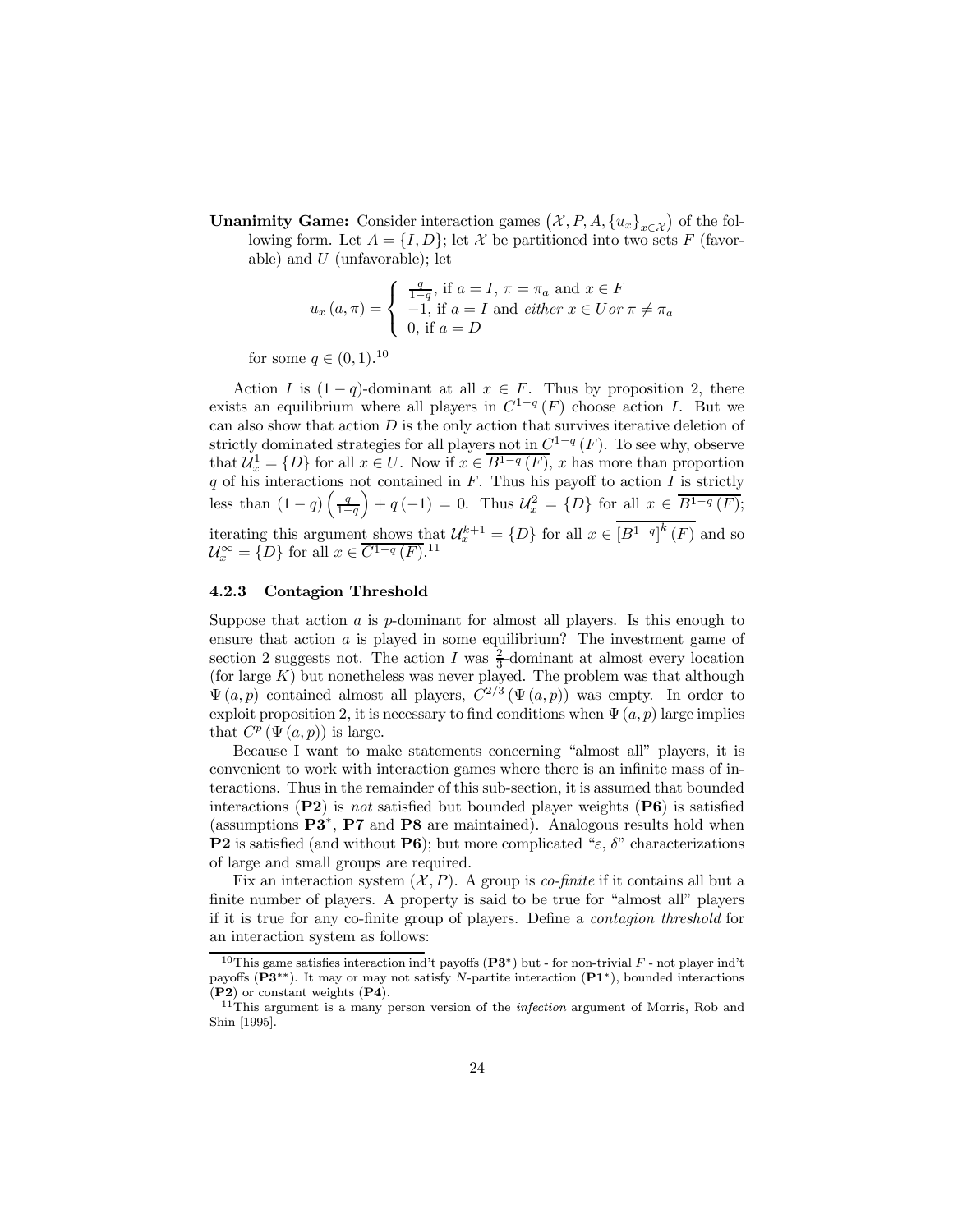$$
\xi = \inf \left\{ p \in [0,1] : \begin{array}{c} \text{every co-finite group } Y \text{ contains an } \\ \text{infinite } (1-p) \text{-cohesive subgroup} \end{array} \right\}
$$

.

.

**Lemma 3** Suppose  $(X, P)$  has contagion threshold  $\xi$ ; then every interaction game  $(\mathcal{X}, P, A, \{u_x\}_{x \in \mathcal{X}})$  where a is  $(1 - \xi)$ -dominant for almost all players has an equilibrium where an infinite number of players choose  $a$ .

This follows immediately from the definition of  $\xi$  and proposition 2. Conversely, for any  $q < \xi$ , we can construct a unanimity game where the interaction system  $(X, P)$  has contagion threshold  $\xi$  and F is co-finite, but action D is the only action surviving iterated deletion of strictly dominated strategies for almost all players.

Morris [1997] provides a number of alternative characterizations of this contagion threshold and shows how to calculate it for geometric binary interaction systems. For example, if players are distributed on an infinite  $m$ -dimensional lattice and have weight 1 on all their nearest neighbours (and weight 0 on all others), the contagion threshold is  $\frac{1}{2m}$ . If players are distributed on an infinite  $m$ -dimensional lattice and interact with all players within Euclidean distance  $r$ , the contagion threshold is close to  $\frac{1}{2}$  for large r (independent of m).<sup>12</sup>

#### 4.2.4 Robust Equilibria

We can provide a bound on the contagion threshold that depends on the size of positive weight interactions. By lemma 1, we have that if  $N$ -ary interaction (P1) holds and  $p < \frac{1}{N}$ ,  $\# \overline{C^p(\overline{Y})} \leq$  $\left(\frac{1-p}{\frac{1}{N}-p}\right)$  $v \# Y$  for all finite Y. It follows that  $\overline{C^p(Y)} \leq \left(\frac{1-p}{\frac{1}{N}-p}\right)$  $\mu \# \overline{Y}$  for all co-finite Y, so  $C^p(Y)$  is co-finite if Y is co-finite. So  $1 - p \leq \frac{1}{N}$  (i.e.,  $p > \frac{N-1}{N}$ ) implies that every co-finite group contains a co-finite  $(1 - p)$ -cohesive subgroup. Thus:

Lemma 4 If bounded interactions (P2) does not hold but bounded player weights (P6) and N-ary interaction (P1) hold, then the contagion threshold  $\xi \leq \frac{N-1}{N}$ .

This bound is tight: there exist interaction systems satisfying the two premises with contagion threshold  $\frac{N-1}{N}$ :

**Example 1** Let  $\mathcal{X} = \{1, ..., N\} \times \mathcal{Z}_+$ . Let

$$
P(X) = \begin{cases} 1, & X = (n, k), (m, k + 1)_{m \in \{1, \dots, N\} \setminus n} \\ & \text{for some } n = 1, \dots, N \text{ and } k = 0, 1 \dots \\ 0, & otherwise \end{cases}
$$

 $12$ The latter result is closely related to the incomplete information analysis of Carlsson and van Damme [1993]. Indeed, the proof appeals to essentially the same geometric argument used by Carlsson and van Damme [1993] in their appendix on multi-dimensional signals (see appendix A of Morris [1997] and the related argument of Blume [1995]).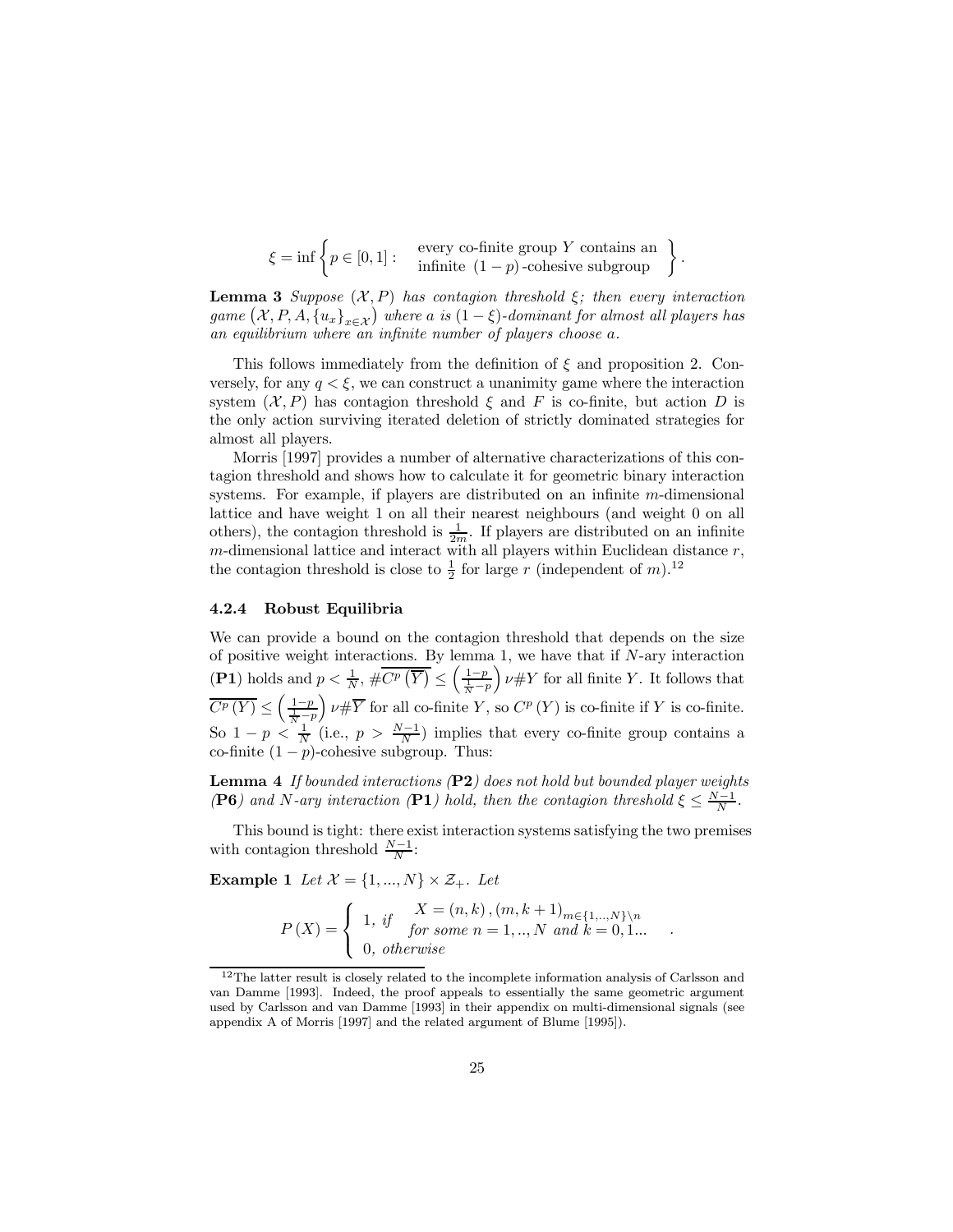See figure 2 for the case where  $N = 3$ .

Let  $Y = \mathcal{X} \setminus \{(n,0)_{n=1}^N\}$ . Choose any  $q > \frac{1}{N}$ . By induction,  $[B^q]^k(Y) =$  $\lambda$  $\setminus \{(n,j)_{n\in\{1,..,N\},j\leq k}\}\;$ ; thus  $C^q(Y)=\emptyset$  and for all  $p<\frac{N-1}{N}$ , there exists a co-finite group Y such that  $C^{1-p}(Y)$  is empty. Thus  $\xi \geq \frac{N-1}{N}$ .

This implies that we can prove results about the equilibria of interaction games that depend only on the size of interactions. Fix a symmetric payoff function q.

**Definition 4** Action a is p-dominant in g if, for all  $a' \in A$  and  $\pi \in \Delta(A)$ ,

 $pg (a, \pi_a) + (1-p) g (a, \pi) \geq pg (a', \pi_a) + (1-p) g (a', \pi).$ 

**Definition 5** Action a is robust in  $q[N]$  if every N-ary interaction game where almost all players' payoffs are given by  $g$  has an equilibrium where  $a$  is played by almost all players.

**Lemma 5** If action a is  $\frac{1}{N}$ -dominant in g, then a is robust in g[N].

This is a special case of proposition 5.3 in Kajii and Morris [1995] (which had an incomplete information interpretation). This result becomes weak for large N, as requiring a to be  $\frac{1}{N}$ -dominant is close to requiring that it be a dominant strategy. But we can use the general structure of interaction games to provide an easy extension that works for games with large N.

Consider any interaction game  $(\mathcal{X}, P, A, \{u_x\}_{x \in \mathcal{X}})$  with

$$
u_x (a_X, X) = \sum_{y \in X \setminus x} \widetilde{u}_x (\lbrace a_x, a_y \rbrace, \lbrace x, y \rbrace)
$$

for all  $x \in \mathcal{X}, X \in \mathcal{I}(x)$  and  $a_X \in A^X$ , so that payoffs are additively separable in the actions of the different opponents. Now consider instead the *binary* interaction game  $(\mathcal{X}, \widetilde{P}, A, {\{\widetilde{u}_x\}}_{x \in \mathcal{X}})$  where  $\widetilde{P}(\{x, y\}) = \sum_{\{X \subseteq \mathcal{T}: \{x\}}$  $\{X \in \mathcal{I}: \{x,y\} \subseteq X\}$  $P(X)$ .

This latter game is identical (in terms of best responses) to the former game.

But now let  $g$  be an additively separable symmetric payoff function, i.e., with  $g(a, \pi) = \sum$  $a' \in A$  $\pi(a')\overline{g}(a, \pi_{a'})$ , where  $\overline{g}$  is a symmetric payoff function. By the transformation described above, any N-ary interaction game where almost all players' payoffs are given by  $q$  is equivalent to a binary interaction game where almost all players' payoffs are given by  $\overline{g}$ . Now if a is  $\frac{1}{2}$ -dominant in  $\overline{g}$ , a is robust in  $g[N].^{13}$ 

 $13$ This argument can be extended to games without additively separable payoffs as follows: action *a* is robust in  $g[N]$  (for all  $N \geq 2$ ) if for all  $a' \in A$  and  $\lambda \in \Delta(\Delta(A))$  with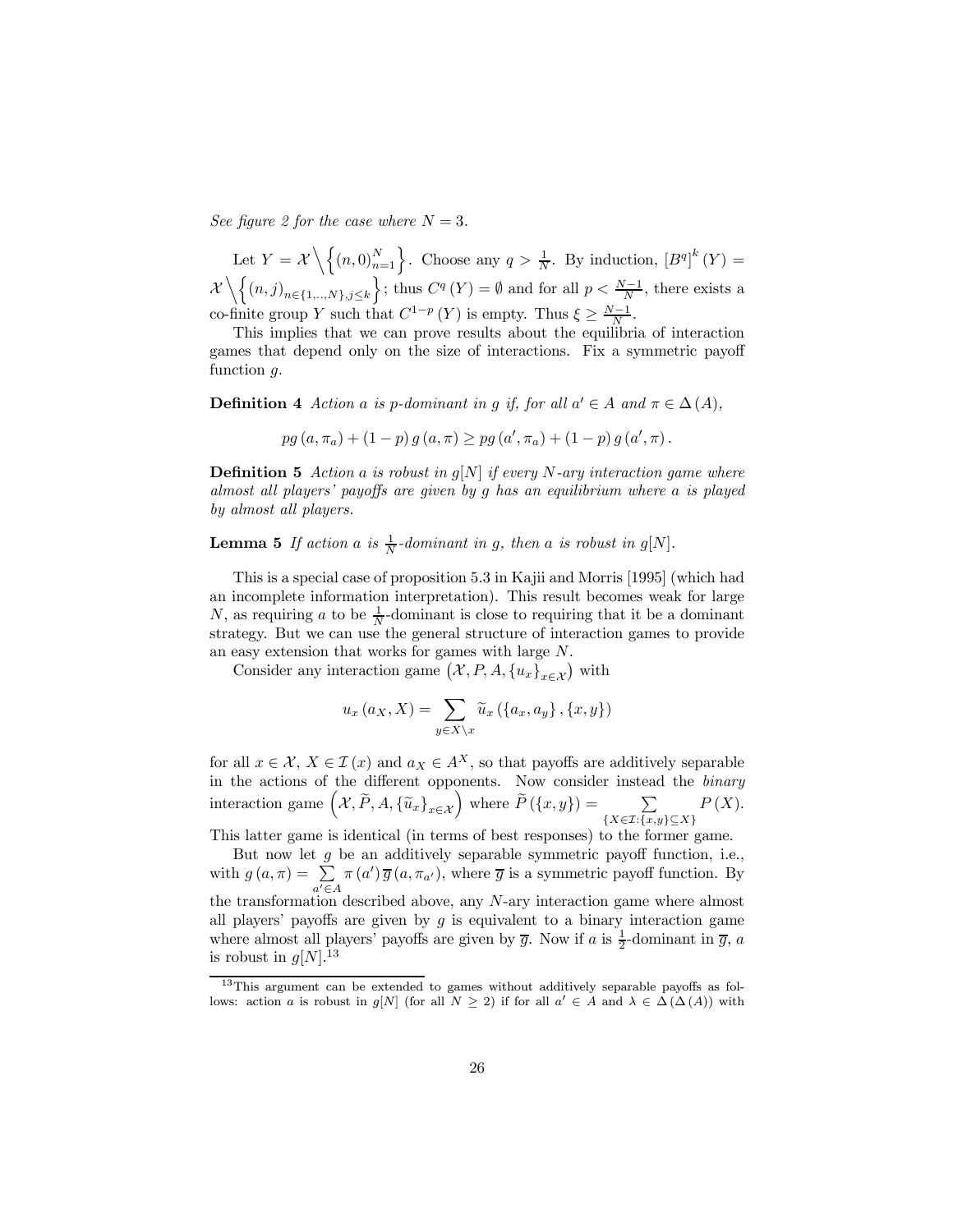#### 4.3 Dynamics

Much of the literature on local interaction and random matching is concerned with dynamics. A companion paper, Morris [1997], uses the techniques described in this paper to provide new results about best response dynamics in local interaction systems represented by a simple graph (i.e., satisfying binary interaction (P1, with  $N = 2$ ) and constant weights (P4)). Here I simply want to point out in this more general context the relation between best response dynamics and the equilibrium arguments that I have been developing here.

Suppose that player ind't payoffs  $(P3^{**})$  holds and that payoffs are given by the symmetric payoff function of players in  $F$  in the unanimity game above,

$$
g^{U}(a,\pi) = \begin{cases} \frac{q}{1-q}, \text{ if } a = I \text{ and } \pi = \pi_{I} \\ -1, \text{ if } a = I \text{ and } \pi \neq \pi_{I} \\ 0, \text{ if } a = D \end{cases}
$$

.

Consider the following deterministic dynamic process. At time 0, players in  $Y_0$  invest (i.e., choose action I), while players in  $\overline{Y_0}$  do not invest (i.e., choose action D). At each time  $t + 1$ , a player that did not invest in period t continues to not invest. A player who did invest in period t invests in period  $t + 1$  only if it is a best response to the previous period strategies to do so, i.e., if all other players invested in at least proportion  $p$  of his period  $t$  interactions. Thus  $Y_t = B^{1-q} (Y_{t-1})$  and so  $Y_t = [B^{1-q}]^t (Y_0)$  and  $Y_t \downarrow C^{1-q} (Y_0)$  as  $t \to \infty$ .<sup>14</sup>

$$
\sum_{\pi \in \Delta(A)} \lambda(\pi) \pi(a) \ge \frac{1}{2}
$$

$$
\sum_{\pi \in \Delta(A)} \lambda(\pi) g(a, \pi) \ge \sum_{\pi \in \Delta(A)} \lambda(\pi) g(a', \pi)
$$

It is also possible to extend the Kajii and Morris [1995] results for asymmetric games. Say that  ${a_n^*}_{n=1}^N$  is a robust equilibrium of N-player game  ${g_n}_{n=1}^N$  if every N-partite interaction game, where (for each *n*) almost every player in  $\mathcal{X}_n$  has payoffs given by  $g_n$ , has an equilibrium where  $\{a_n^*\}_{n=1}^N$  is played in almost all interactions. Say that  $\{a_n^*\}_{n=1}^N$  is a *p*-dominant equilibrium of  $\{g_n\}_{n=1}^N$  if for all  $n = 1, ..., N$ ,  $a_n \in A$  and  $a_{-n} \in A^{N-1}$ ,

$$
pg_n\left(a_n^*, a_{-n}^*\right) + (1-p) g_n\left(a_n^*, a_{-n}\right) \geq pg_n\left(a_n, a_{-n}^*\right) + (1-p) g_n\left(a_n, a_{-n}\right).
$$

KM showed that  $\{a_n^*\}_{n=1}^N$  is robust if  $\{a_n^*\}_{n=1}^N$  is  $\frac{1}{N}$ -dominant. But the argument in the text can be adapted to show that  $\{a_n^*\}_{n=1}^N$  is also robust if for all  $n=1,..,N, a_n \in A$  and  $\lambda \in \Delta\left(A^{N-1}\right)$  satisfying  $\qquad \sum$  $a_{-n}$  $\in$  A<sup>N-1</sup>  $\lambda(a_{-n}) \# \{m \neq n : a_m = a_m^*\} \geq \frac{1}{2},$ 

$$
\sum_{a_{-n}\in A^{N-1}} \lambda(a_{-n}) g_n(a_n^*, a_{-n}) \ge \sum_{a_{-n}\in A^{N-1}} \lambda(a_{-n}) g_n(a_n, a_{-n}).
$$

<sup>14</sup>Y<sub>t</sub>  $\downarrow$  Y if  $Y_{t+1} \subseteq Y_t$  for all  $t = 0, 1, ...$  and  $Y = \bigcap$  $t\geq0$  $Y_t$ .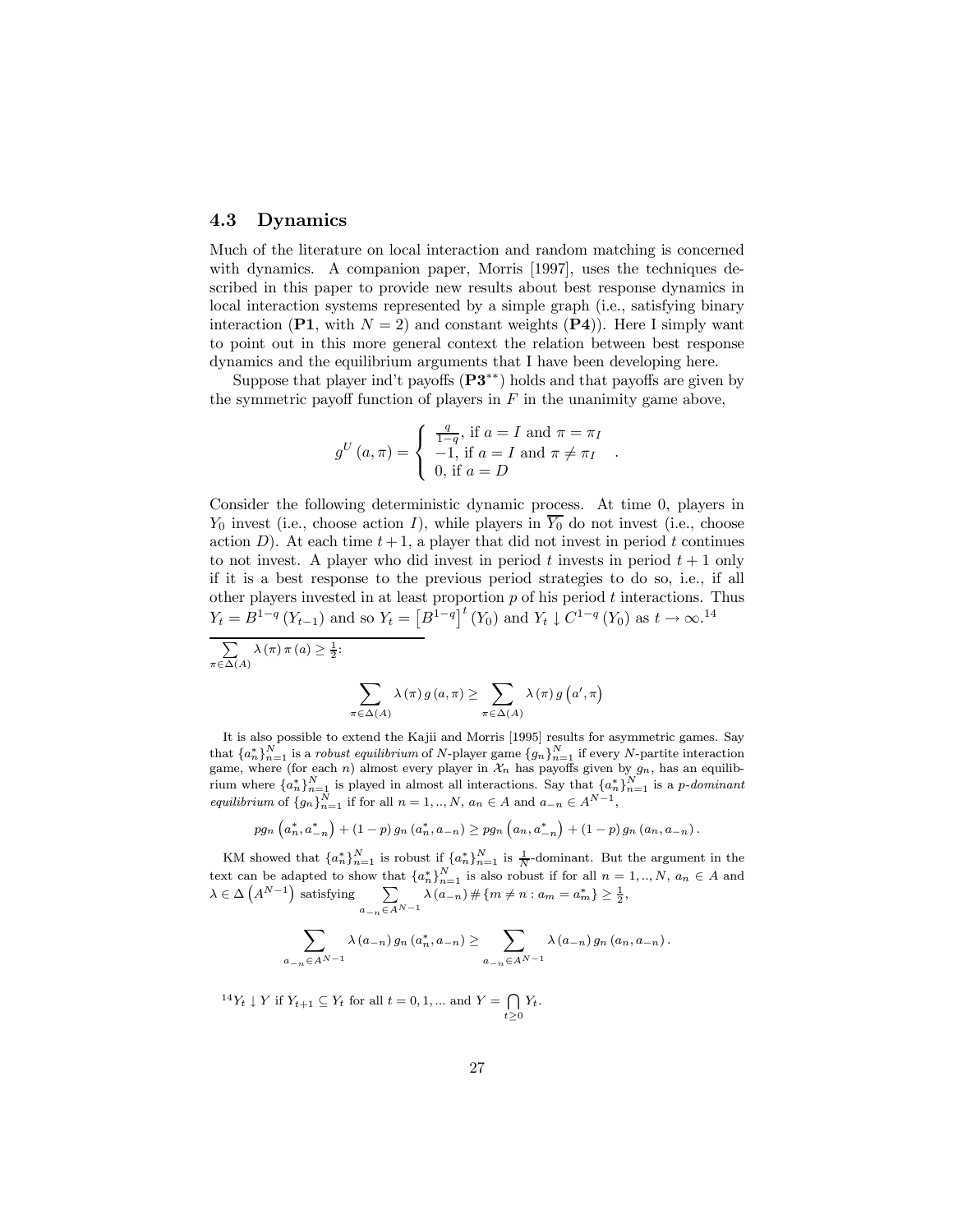Thus the contagion threshold described above tells us exactly whether it is possible for behaviour initially played almost everywhere to eventually be played almost nowhere. Specifically, there exists a co-finite group of players  $Y_0$  such that action I is eventually played almost nowhere exactly if  $q < \xi$ .

This dynamic process was unidirectional best response dynamics: players were only allowed to switch from  $I$  to  $D$  and not vice versa. If players switched from  $D$  back to  $I$  when  $I$  was a best response, it would in principle be harder to get action I to disappear. But Morris [1997] shows that the same contagion threshold is critical even when looking at two sided best response dynamics. More precisely, if there exists a co-finite  $Y_0$  such that  $C^{1-q}(Y_0)$  is finite then there exists another co-finite group  $Z_0$  (typically strictly contained in  $Y_0$ ) such that two sided best response dynamics applied to  $Z_0$  is decreasing and converges to the empty set.

## 5 Conclusion

Incomplete information, local interaction and random matching games can all be understood as special cases of a general class of interaction games. The distinguishing features of particular classes of games - for example, N-partite interaction for incomplete information games - are in many cases a distraction. A more abstract approach may both allow productive arbitrages across the different research areas and provide a better understanding of what is driving results. Future work will show whether this is in fact the case. Morris [1997] represents one attempt to exploit the equivalence.

One can think of further games that can be embedded in this class. Dynamic games, where each player gets to make many choices, are routinely interpreted as games between "agents" of those players, where each agent gets to make only one choice. If payoffs are additively separable through time, each agent's payoff depends only on interactions with a small subset of all agents (i.e., those acting in the same time period). But the characteristic feature of dynamic games that players must anticipate the impact of their actions on others' actions - is not naturally embedded in the class of games described in this paper. However, there are two special cases where the analysis translates. First, there is the case where players make a sequence of choices at different points in time, without observing others' choices until the end of the game. In this case, Morris [1995] shows that the incomplete information argument of Carlsson and van Damme [1993] translates to show that if players' clocks are not perfectly co-ordinated, they must play the risk dominant equilibrium in any two player two action co-ordination game. It was noted in footnote 12 that the Carlsson and van Damme argument is closely related to crucial local interaction results. Second, there is the continuum of players case. In this case, again, individual players cannot influence others' actions. Burdzy, Frankel and Pauzner [1996] show that if there is symmetric noise concerning how payoffs evolve through time, the risk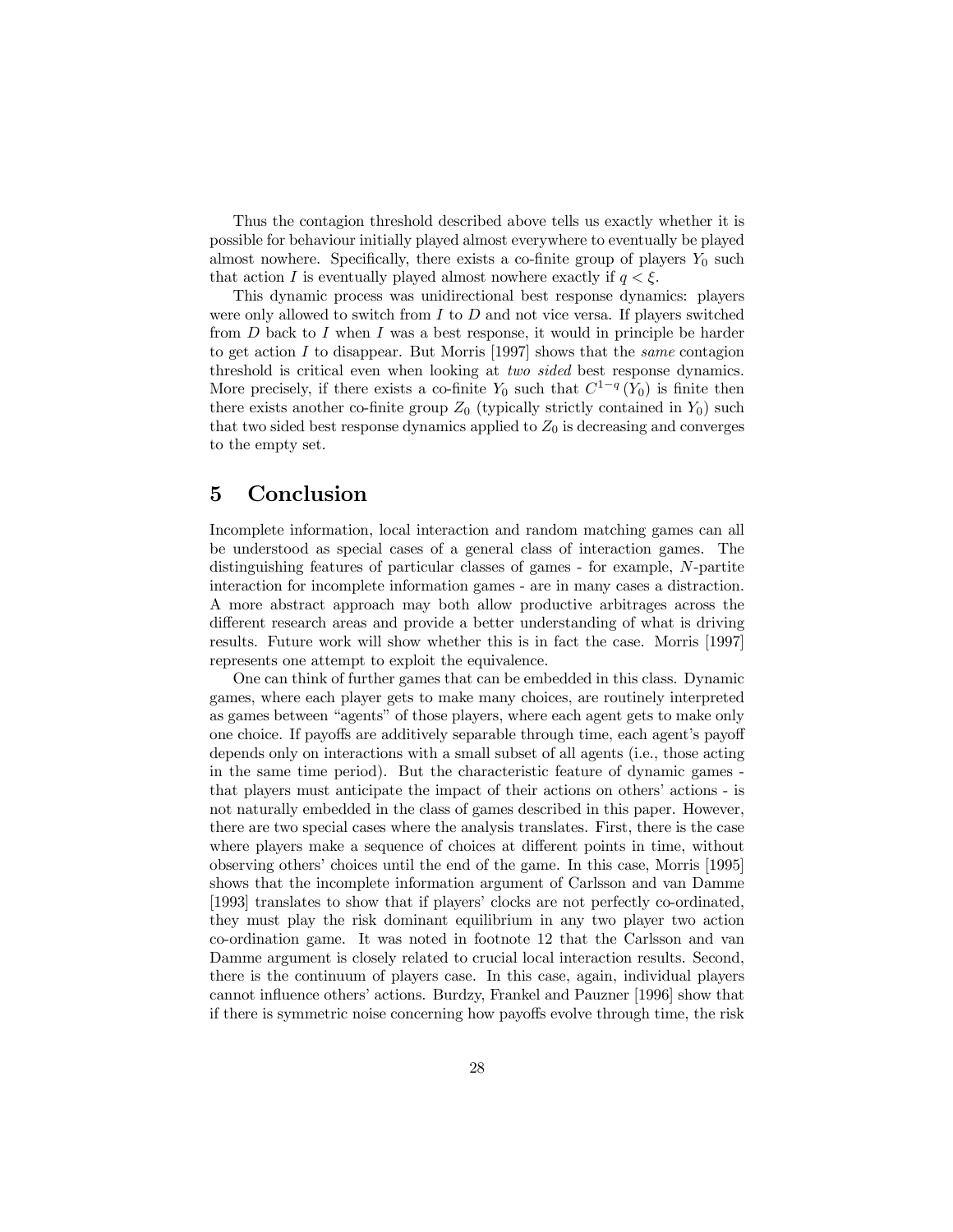dominant equilibrium must be played always. They note the connection with the incomplete information argument of Carlsson and van Damme.

# References

- [1] Anderlini, L. and A. Ianni (1996). "Path Dependence and Learning from Neighbours," Games and Economic Behavior 13, 141-177.
- [2] Aumann, R. (1987). "Correlated Equilibrium as an Expression of Bayesian Rationality," Econometrica 55, 1-18.
- [3] Blume, L. (1995). "The Statistical Mechanics of Best-Response Strategy Revision," Games and Economic Behavior 11, 111-145.
- [4] Burdzy, K., D. Frankel and A. Pauzner (1996). "Fast Equilibrium Selection by Rational Players Living in a Changing World."
- [5] Carlsson, H. and E. van Damme (1993). "Global Games and Equilibrium Selection," Econometrica 61, 989-1018.
- [6] Ellison, G. (1993). "Learning, Local Interaction, and Coordination," Econometrica 61, 1047-1071.
- [7] Fudenberg, D. and J. Tirole (1991). Game Theory. Cambridge: M.I.T. Press.
- $[8]$  Harsanyi, J. (1967). "Game with Incomplete Information played by Bayesian Players. Part I: the Basic Model," Management Science 14, 159- 182.
- [9] Hartigan, J. (1983). Bayes Theory. New York: Springer-Verlag.
- [10] Harsanyi, J. and R. Selten (1988). A General Theory of Equilibrium Selection in Games. Cambridge: M.I.T. Press.
- [11] Ianni, A. (1996). "Learning Correlated Equilibria in Balanced Games."
- [12] Kajii, A. and S. Morris (1995). \The Robustness of Equilibria to Incomplete Information," CARESS Working Paper #95-18, forthcoming in Econometrica.
- [13] Mailath, G., L. Samuelson and A. Shaked (1995). "Correlated Equilibria and Local Interactions," forthcoming in Economic Theory.
- [14] Monderer, D. and D. Samet (1989). "Approximating Common Knowledge with Common Beliefs," *Games and Economic Behavior* 1, 170-190.